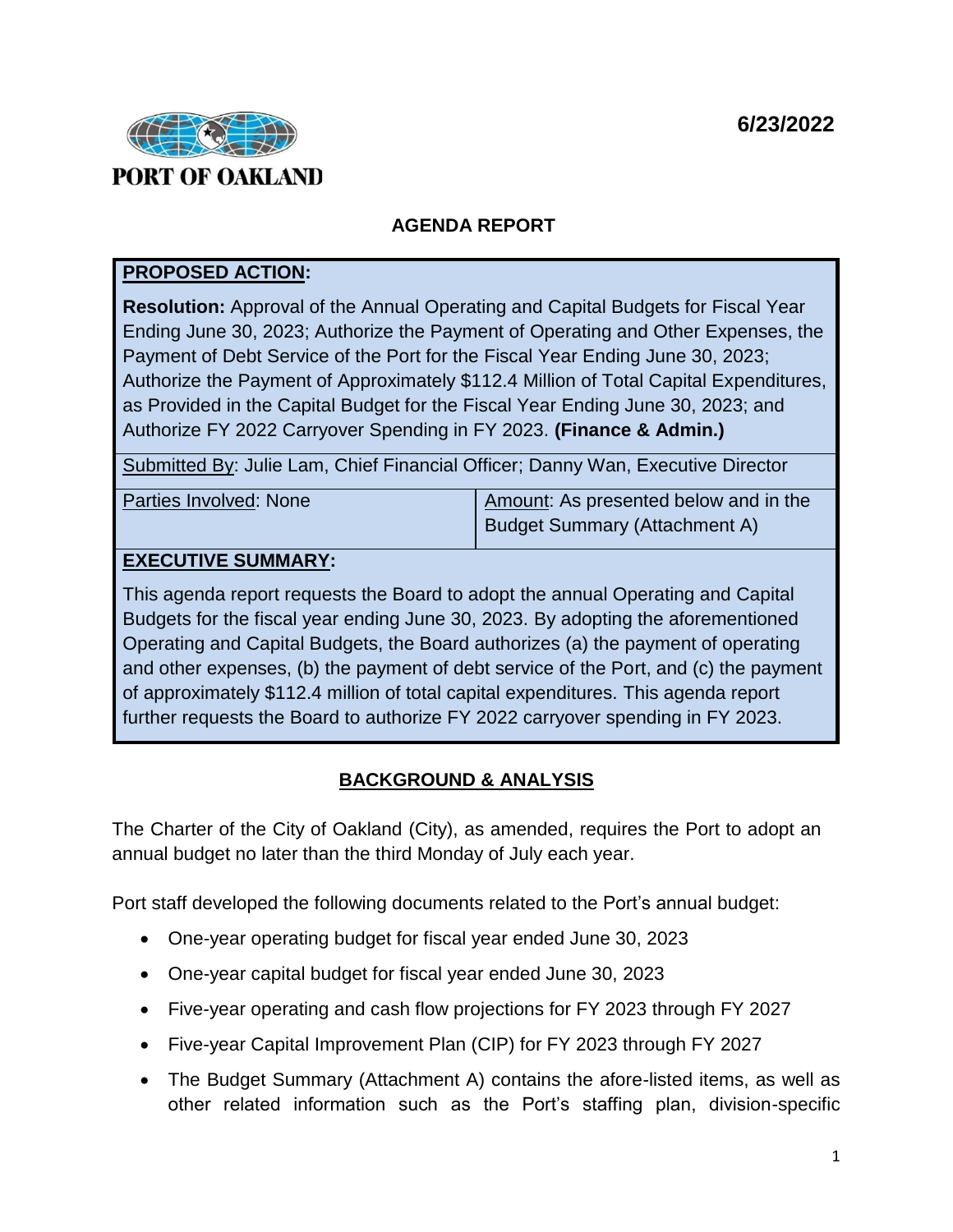operating budgets, debt service payments, cash flow projections, Board reserve amounts, and capital project descriptions.

In addition to the June 23, 2022 budget presentation, Port staff has made budget presentations to the Board of Port Commissioners (Board) on March 24 and May 12, 2022. Copies of these presentations are attached (Attachment B).

Only the FY 2023 operating and capital budgets are presented for Board adoption. Subsequent years of operating expenses, capital expenditures and cash flow projections are informational and presented for planning purposes only.

The information contained in this Agenda Report is disclosed publicly for general information relating to the Port only. The information and figures herein include projections and forecasts that are based upon certain assumption and involve known and unknown risks, uncertainties, and other factors that may cause actual results, performance or achievements to differ materially from those expressed or implied by such projections and forecasts. The information and figures herein are subject to change without notice after the date hereof. The overall cost of the Port's capital projects is subject to change, and the variance from the cost estimates reflected herein may be material. The Port is not obligated to and does not plan to issue any updates or revisions to this Agenda Report or the Budget Summary.

## **Budget Objectives**

The Port's operating and capital budgets were developed to (a) support long-term financial strength, resiliency and sustainability, (b) address near-term operational and financial challenges while maintaining reasonable flexibility and liquidity to protect against operational, financial, political and economic uncertainties, and (c) strategically identify, prioritize and plan major capital projects with a focus on regulatory compliance, health, safety, on-going or imminent revenue generating projects, asset management, and essential infrastructure investments. Key financial objectives include:

- Improve operating margin across all revenue divisions;
- Control Airport Cost per Enplanement (CPE);
- Target minimum Intermediate Lien Bond Debt Service Coverage Ratio of 1.40x;
- Project minimum June 30, 2023 General Fund ending balance that, when combined with Board reserves, are sufficient to fund operating expenses in the succeeding fiscal year;
- Maintain Board reserves, consistent with Port policy of approximately \$79.4 million; and
- Maintain discipline of paying down outstanding commercial paper notes.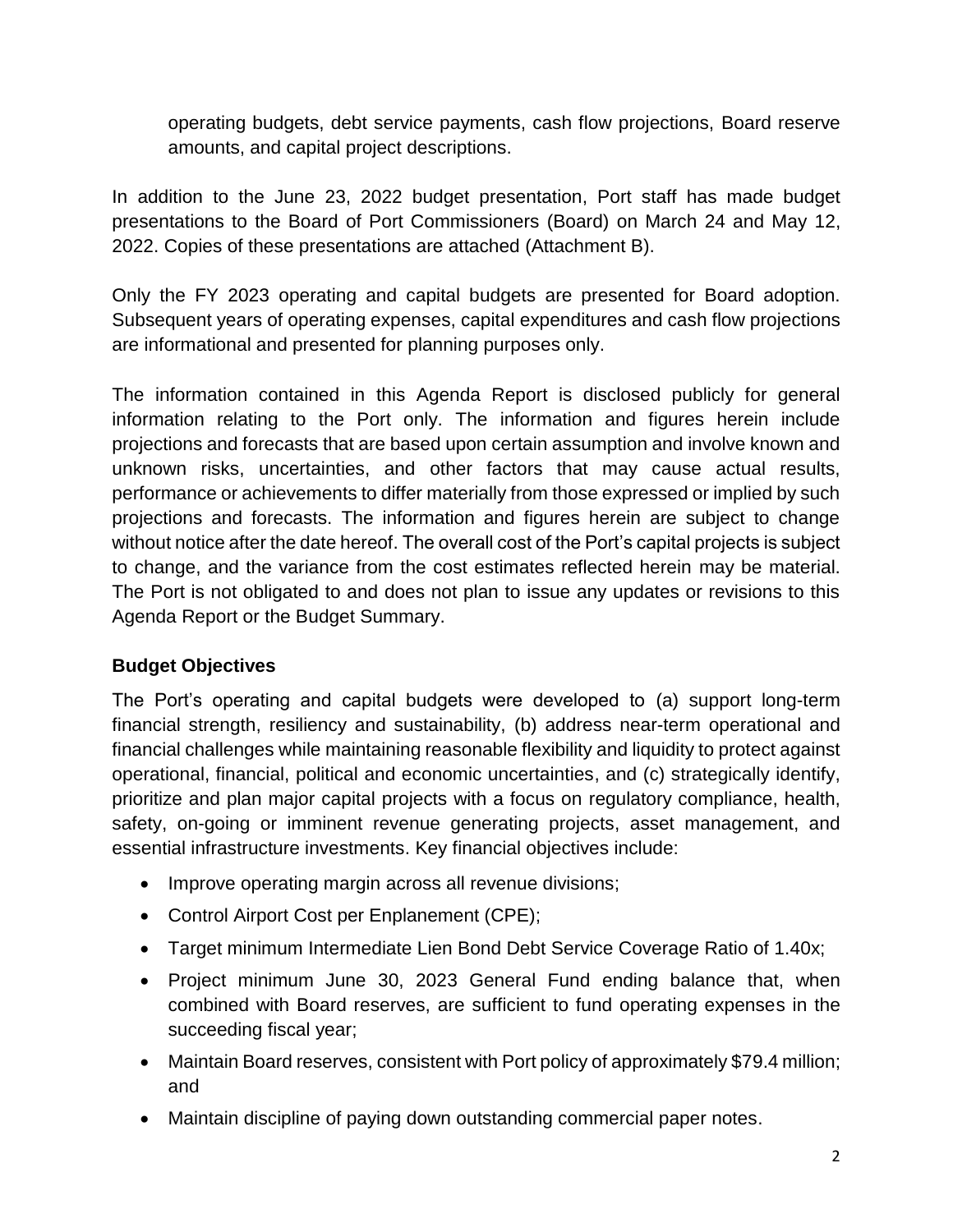# **Key Factors**

The FY 2023 operating and capital budgets were developed taking into account several key factors highlighted below, as well as updated 5-year operating and cash flow projections and an updated 5-Year CIP.

## **Positive Factors**

- The Port's strong liquidity position comprised of both unrestricted cash and Board reserves continues to grow, remains strong and provides the Port the financial flexibility to adapt and respond to impacts of potential future COVID surges or from other unanticipated operational and financial challenges.
- Port operations are supported by a strong and diverse local economy. Historically, this favorable geographic position results in approximately 83% of the Airport traffic being origin and destination and approximately 85% of the maritime cargo destined for and from local markets. The Bay Area remains an important center of commerce, and the Port remains an important, key gateway for both domestic and international trade and a top travel destination.
- The consolidated, diversified nature of the Port's four major lines of business has proven again to be a source of financial stability. In FY 2022, anticipated revenues across all business lines are better than budget with the recovery in Aviation leading the way. More of the same is expected in FY 2023 with operating revenues budgeted to increase across all four Port revenue divisions.
- Renewed focus on infrastructure investments both at the State and federal levels means additional third-party grant funding may be available to defray some of the cost of the Port's capital improvement plan. Some of these grants come in the form of entitlement grants which the Port receives an allocable share while other grants are discretionary and require the Port to compete against other ports and airports for funding.
- In the midst of these very challenging and unprecedented times, particularly at the Airport, the Port projects to end FY 2022 at a stable 2.35x Intermediate Lien debt service coverage ratio increasing to 2.40x by FY 2027. Driving these debt service coverage increases are (a) the debt service savings generated from the two bond refunding transactions executed in FY 2021, (b) projected revenue recovery at the Airport, and (c) the application of airport specific Federal aid to pay portions of operating expenses and debt service coming due in the next four fiscal years.
- Approximately \$15.1 million in federal aid (CARES, and ARP Act) grants will be strategically applied in FY 2023 to reimburse the Port for eligible bond debt service payments, operating expenses, and capital expenditures. The Port plans to apply the balance of the funds in FY 2024 to pay additional debt service, operating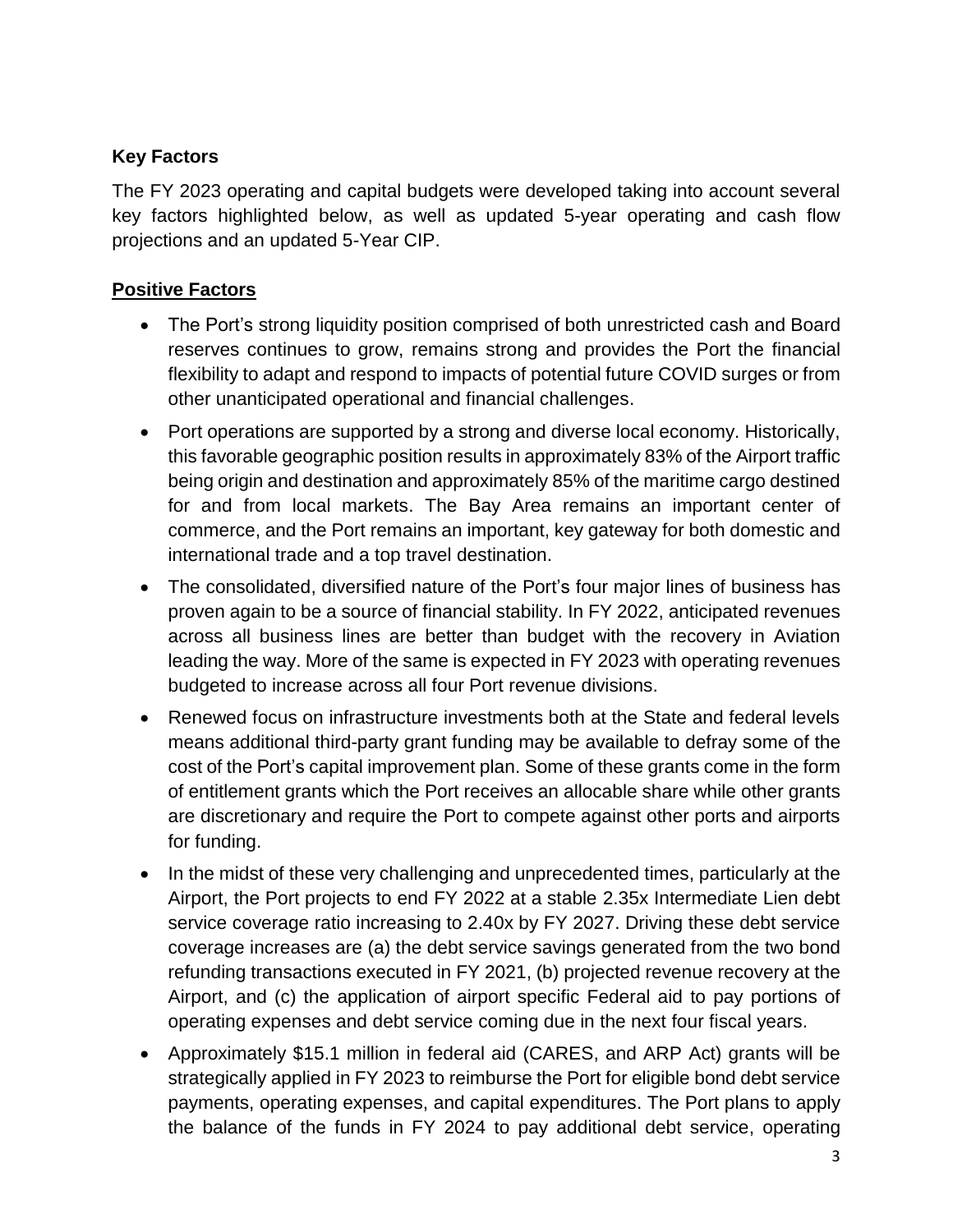expenses and redeem certain outstanding bonds. Use of such funds will allow the Port to strengthen its financial position by replenishing its cash balance and remaining financially resilient in the face of a projected prolonged recovery in passenger activity at the Airport.

- The Airport's cost per enplanement (CPE) remains competitive across the three major gateway airports in the San Francisco Bay Area making operating at OAK an attractive option to air carriers. To date, passenger activity at OAK has recovered quicker than both SFO and SJC. In addition, OAK benefits from having a diversified cargo and passenger carrier business; meaning the Airport is better positioned than most airports to withstand losses in passenger carrier operations which is the segment most impacted by the COVID pandemic.
- Domestic travel is expected to recover at a much quicker pace than international travel as travel to foreign countries remain riskier than travel to domestic destinations. As an airport catering mostly to domestic travel, OAK is expected to benefit from this trend. Southwest Airlines operates the most flights at the Airport and its fall 2022 schedule aims to operate 124 peak day flights from September to November 2022. The schedule is however subject to change or cancellation depending on strength of passenger demand.
- Recent migration out of urban city centers in San Francisco to the East Bay and into OAK's primary catchment area bodes well for passenger growth at the Airport as new East Bay residents switch from using SFO to OAK as their primary airport for domestic travel. In particular, the Tri-Valley area which encompasses the cities of Dublin, Pleasanton, San Ramon, and Danville have experienced very large population growth in recent years as companies relocate to this geographical area of the East Bay.
- The pronounced use of minimum annual guarantees (MAGs), long-term and shortterm fixed lease agreements means Maritime operations and revenues are less susceptible and therefore more insulated from the impact of COVID. However, congestion at the Seaport and related cancellations or reductions of ocean carrier services have resulted in lower cargo activity at the marine terminals which impact the amount of variable rent the Port collects from marine terminal operators. In FY 2023, growth in Maritime revenues will primarily be driven from increased revenues in rail terminal activities, short-term leases, scheduled rent increases from long-term lease tenants and new tenancies at the Seaport.
- Maritime anticipates first port-of-call services continuing in FY 2023 and beyond bringing incremental cargo shipments to the Seaport with the potential to grow discretionary cargo rail transport to regions outside the Bay Area.
- CRE continues to serve a vibrant and growing local market. As more of the population engages in pre-pandemic activities, opportunities to host festivals at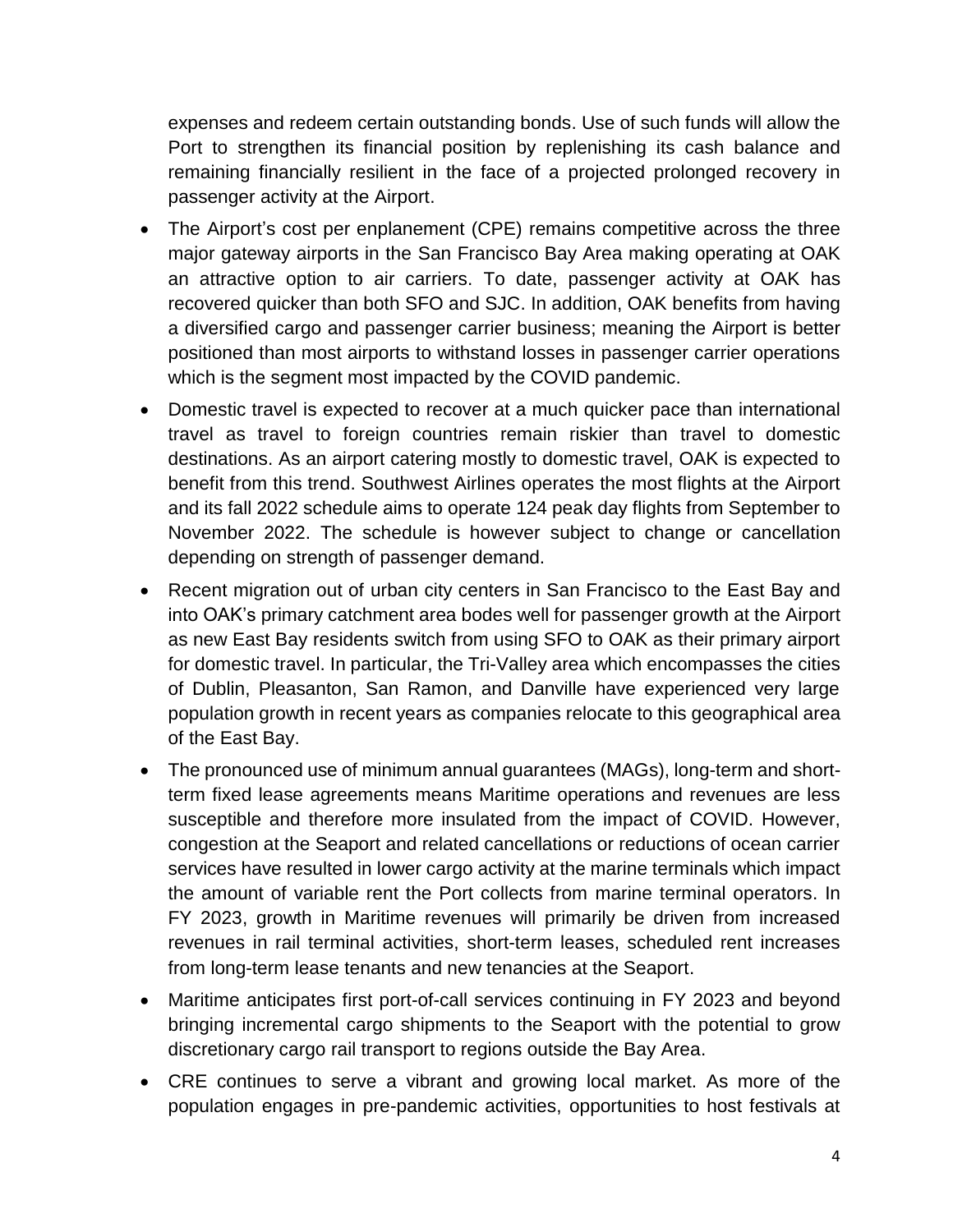JLS has the potential to increase parking revenues and other variable rent in FY 2023.

 Utilities revenues continue to increase commensurate with increased electricity demand by Port tenants, and in response to electrification of drayage trucks, work vehicles and other equipment at both the Airport and Seaport.

## **Concerns and Considerations**

- Personnel costs increase due to the addition of 24 FTEs partially offset by an increase in vacancy factor to 45 FTEs from 31 FTE's in FY 2022. Pension costs are anticipated to be 41.1% of payroll in FY 2023 before decreasing to 40.6% in FY 2024, 35.7% in FY 2025, and 33.6% in FY 2026 before an uptick to 33.7% in FY 2027.
- Focus on regulatory compliance drive operating and capital expenses in FY 2023. Ability to complete and deliver major maintenance and capital projects in a timely manner is being addressed internally at the Port through process re-engineering and additional FTE hires. Nevertheless, the ability for Port staff to complete and deliver projects remain an on-going concern. Inability to replace aging infrastructure has the potential to impact Port operations and therefore the Port's ability to generate revenues in the future.
- Tight labor market in the Bay Area coupled with wage accretion and demand for flexible work arrangements make hiring to fill existing high FTE vacancies extremely challenging. The Port must make inroads in filling existing vacancies to eliminate operational bottlenecks and to make the goal of addressing years of deferred major maintenance and capital improvement plan a reality.
- The timing and magnitude of recovery in the airline industry, the addition of new services/routes or reinstatements of prior services remain unknown. Growth in seat capacity in the domestic airline market continues to be limited due to shortages in qualified airline pilots and other crew members to operate additional flights. While recent data has shown monthly passenger traffic at OAK average about 80-83% of FY 2019 levels (the last full FY before the COVID pandemic), growth to even higher percentages will be limited for as long as airlines struggle to add seat capacity to domestic aviation markets served by OAK. Upside potential for activitybased non-airline revenues to grow such as parking, ground transportation and food/retail concessions will remain limited until airlines are able to increase seat capacity to destinations served at OAK.
- As the world struggles to control the spread of COVID, new mutations of the virus may result in vaccine-resistant new variants or more transmissible variants that evade immunity, infect and spread more rapidly both in the U.S. and abroad. Such a scenario has the potential to stifle and derail the Airport's path to recovery and also impact other segments of Port operations such as a decrease in foot traffic at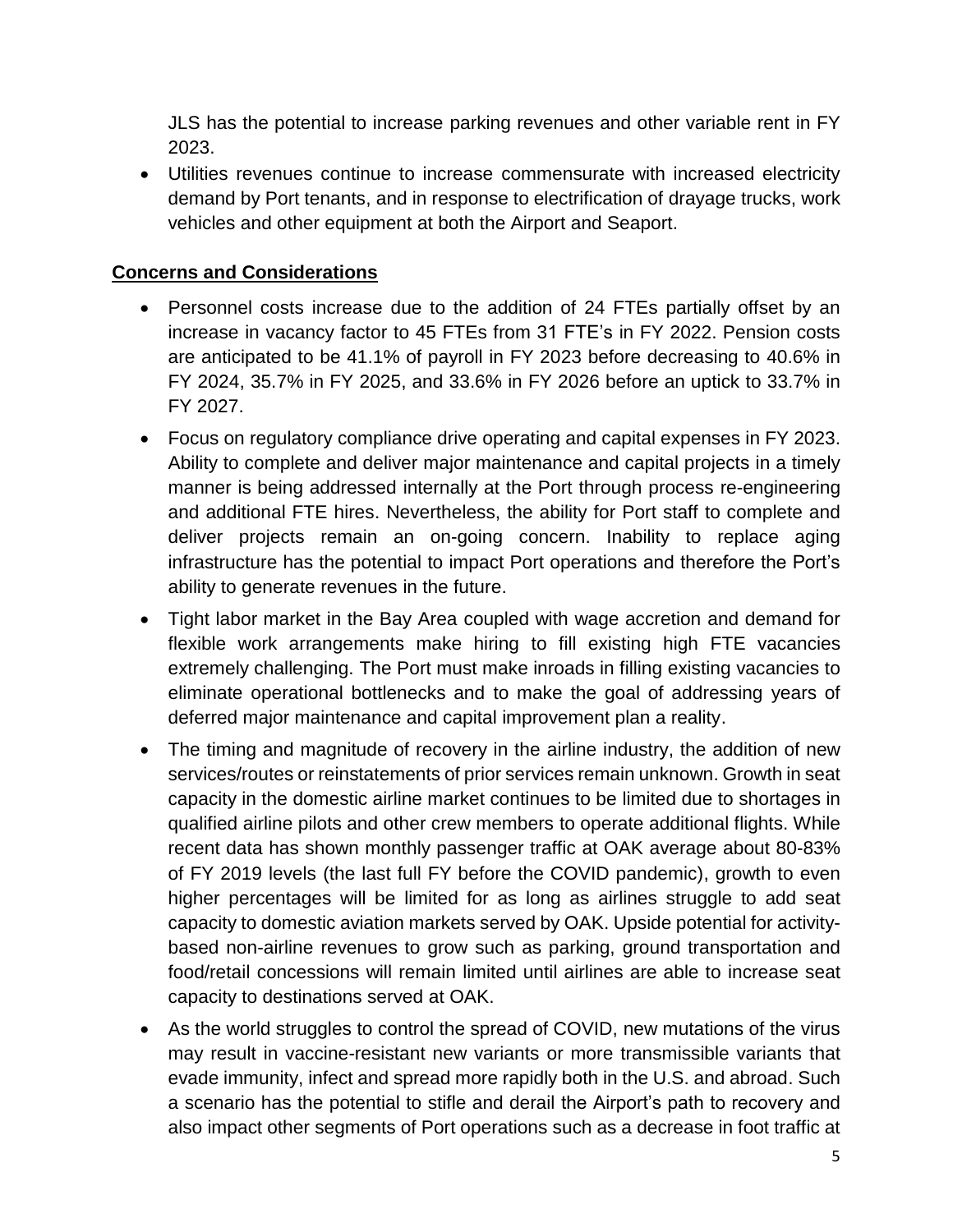JLS or reduction in imports of container goods from major Asian trading partners as countries take actions to control the spread of COVID.

- Whereas demand for leisure travel remains strong, the same cannot be said about domestic business travel. Once a key driver of growth in passenger activity at OAK, business travel between Northern and Southern California remains lackluster when compared to pre-pandemic era. The shift to web based virtual meeting applications such as Zoom and Teams, and to permanent or more flexible remote work arrangements may change how businesses approach employee travel and the frequency of travel.
- Airport CPE must be managed to maintain OAK's competitiveness against neighboring airports: SJC and SFO.
- Supply chain issues, rampant inflationary pressures impacting commodity prices could potentially lead to higher consumer prices for finished goods, decreased consumer purchasing power, followed by an enduring economic recession driven by higher interest rates; all of which may impact all four revenue divisions at the Port.
- Congestion at the Seaport if not addressed in a timely manner may lead to lost container business as containers are off loaded at the San Pedro Ports in the Los Angeles basin and transported up to the Bay Area which may adversely limit Maritime's ability to generate over-the-MAG revenues.
- Elevated risk of potential labor and service disruptions at U.S. West Coast ports during ILWU contract negotiations.
- Potential litigation may delay incremental Maritime revenues for space rental located at the Outer Harbor Terminal area.
- A large percentage of Maritime's CIP in FY 2023 focuses on utility related improvements. Terminal improvements to address aging infrastructure need to be addressed to keep facilities in working condition to support Maritime's core revenue generating businesses. Limited debt capacity and limited funds for capital investment in Maritime are a result of the current debt burden carried by Maritime which goes away in FY 2033 when the last of the bonds issued to fund Vision 2000 are paid off.
- Geopolitical and economic friction between the United States and China remain a real concern. The potential for renewed trade war with China, Russia's invasion of Ukraine including the potential of a more direct U.S. or NATO involvement in the conflict, and prolonged impact of COVID may negatively impact global trade and future business growth at the Port.
- Continuing electrification of Port's businesses will increase electricity demand and require significant infrastructure investment to increase electricity peak capacity.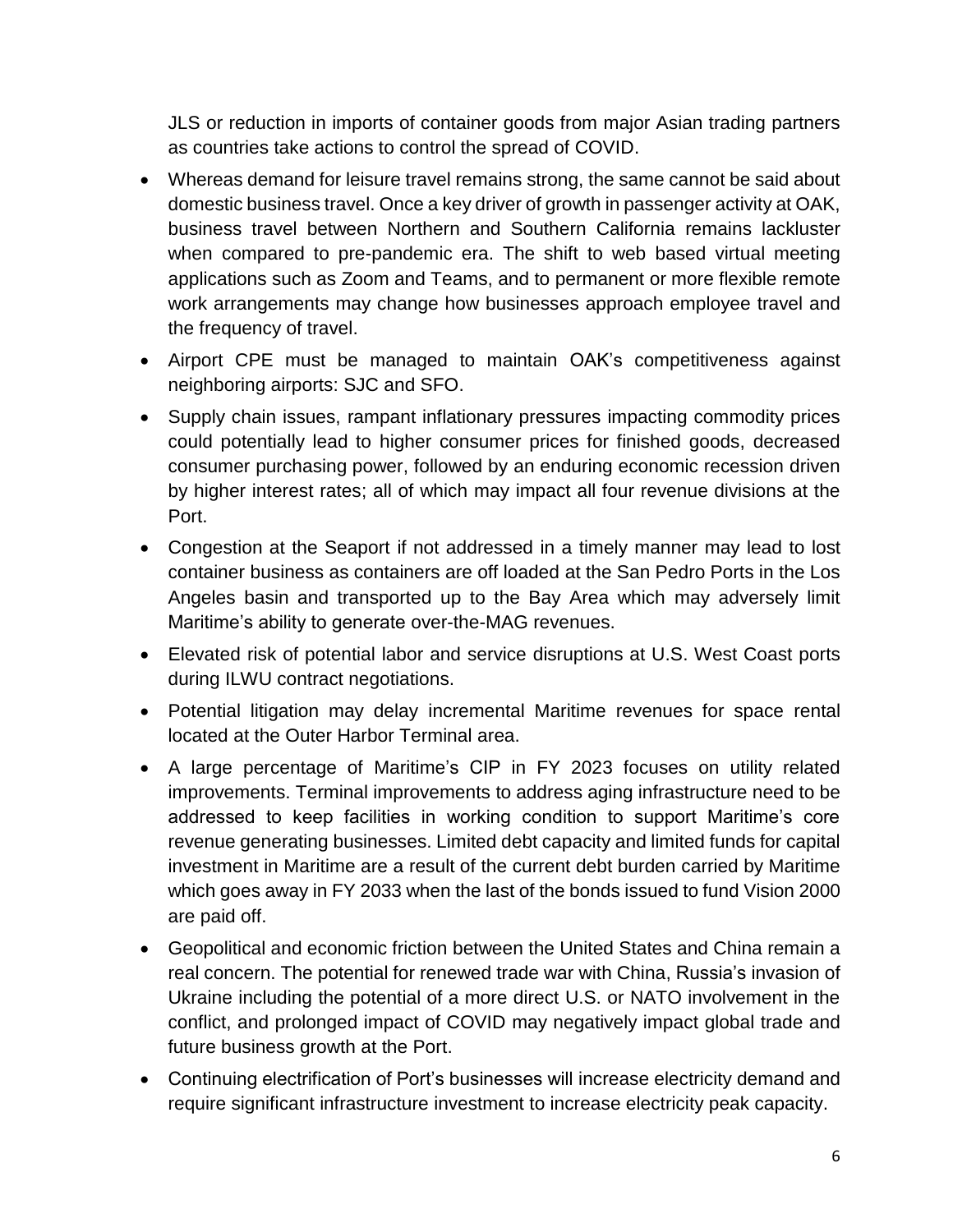- Historical drought in California and in other western states may lead to higher occurrences of wildfire over the next 12 months which may lead to a decrease in discretionary travel to the Bay Area to the extent local air quality is compromised from wildfire smoke. Drought may also lead to higher electricity prices in the spot market and potential of rolling blackouts as hydroelectric facilities are unable to operate due to historical low levels of water in reservoirs located across the western region of the United States.
- Port property spans over 4,700 acres, and aging infrastructure must continue to be addressed. The Port's infrastructure must also be able to accommodate industry changes such as growing vessel and aircraft size.
- Parking revenues and variable rent revenues within CRE's portfolio of properties are expected to improve as consumers return to retail and lodging establishments but only to the extent the Bay Area can successfully manage future COVID surges.

[remainder of page left intentionally blank]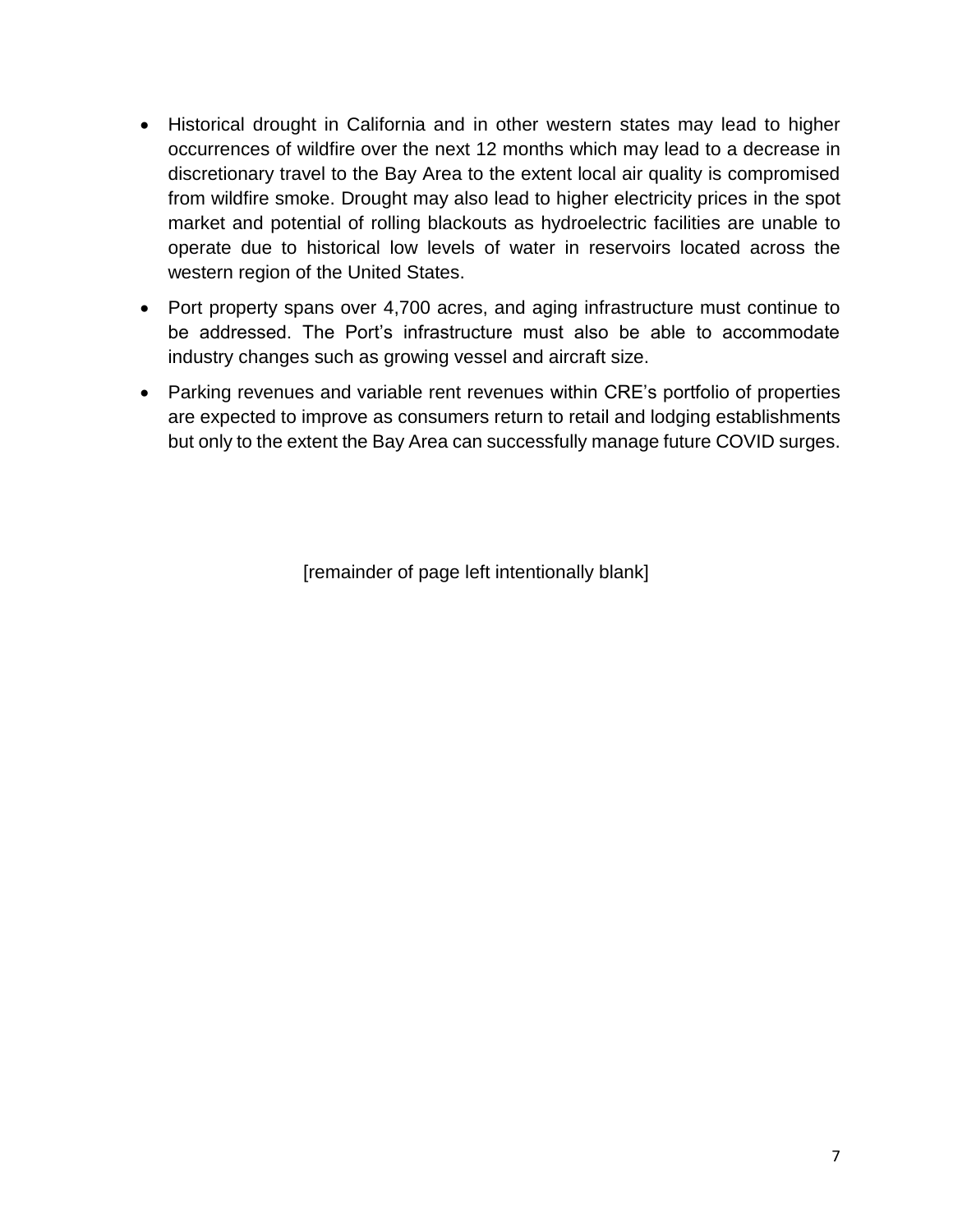## **Proposed FY 2023 Budget**

The table below summarizes the Port's proposed FY 2023 budget.

|                                              | FY 2023<br><b>Proposed</b><br><b>Budget</b> |
|----------------------------------------------|---------------------------------------------|
| <b>Uses of Funds</b>                         |                                             |
| Operating Expenses (Cash Basis) <sup>1</sup> | \$275,144                                   |
| Debt Service <sup>2</sup>                    | 83,380                                      |
| <b>Capital Expenses</b>                      | 112,404                                     |
| <b>Restricted Cash Transfers</b>             | 1,313                                       |
| Other Expenses <sup>3</sup>                  | 5,343                                       |
| Increase to Cash Reserve                     | 3,188                                       |
| <b>Total Uses</b>                            | \$480,772                                   |
| <b>Sources of Funds</b>                      |                                             |
| <b>Cash from Operations</b>                  | \$408,023                                   |
| Grant Reimbursement <sup>4</sup>             | 51,530                                      |
| Passenger Facility Charges (PFCs)            | 19,275                                      |
| Interest Income                              | 1,944                                       |
| <b>Total Sources</b>                         | \$480,772                                   |

## **Uses and Sources of Funds (\$000s)**

 $\overline{\phantom{a}}$ <sup>1</sup> Excludes depreciation, and non-cash adjustments to pension liability.

<sup>&</sup>lt;sup>2</sup> Includes \$10.0 million repayment of CP Notes and associated interest. Of this amount, approximately \$5.0 million of CP Notes and associated interest is anticipated to be repaid with PFCs. The interest rate on the CP Notes is assumed to be 0.8% in FY 2023.

<sup>&</sup>lt;sup>3</sup> Includes but not limited to CP Notes and bond related fees, General Services and Lake Merritt payments to the City, retroactive CalPERS pension payments for Airport service people, adjustment of Operating Reserve, and certain deferred maintenance costs that were recorded as prior year loss contingency.

<sup>&</sup>lt;sup>4</sup> The Port has not yet obtained grant funding for all capital projects included in the budget.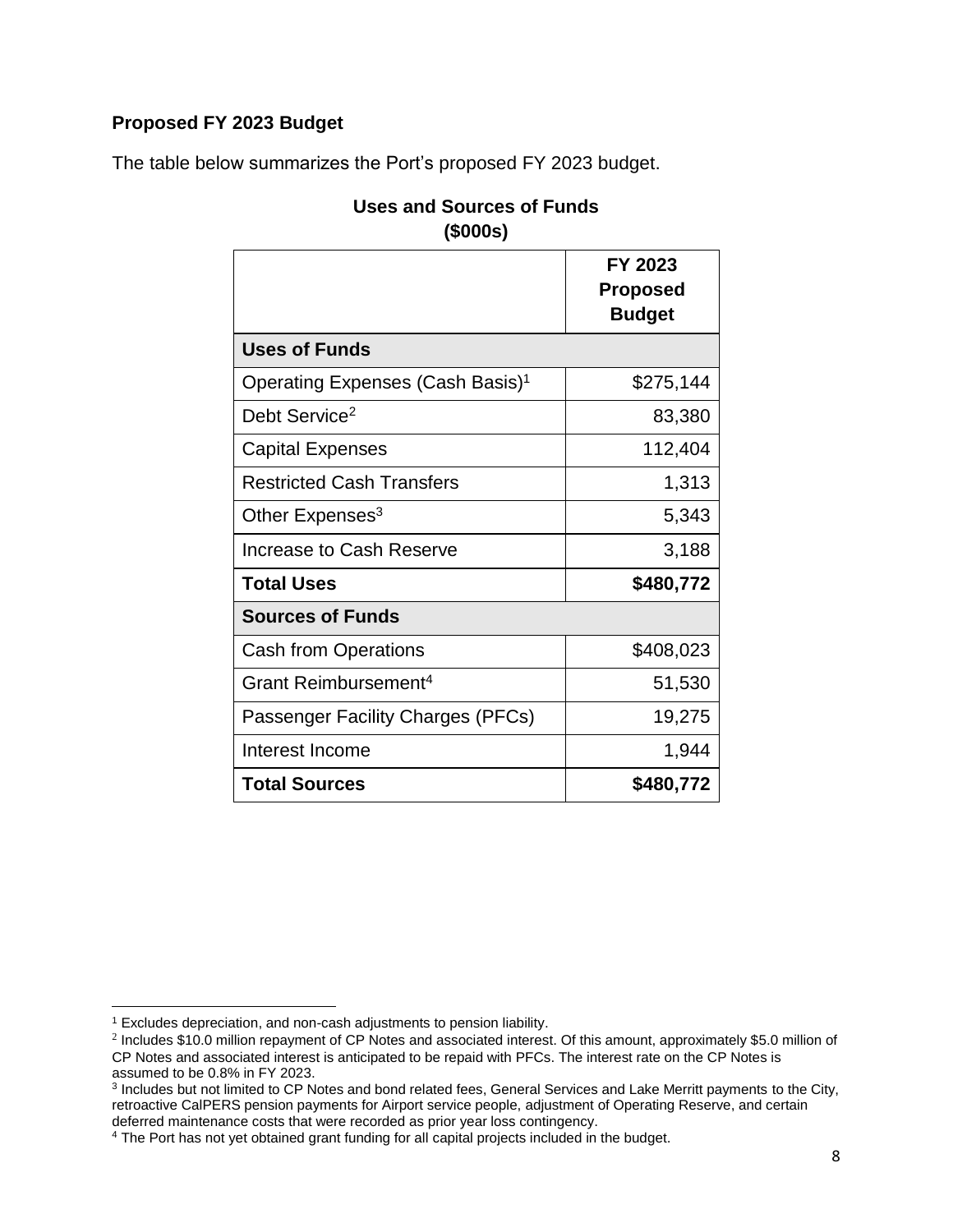A comparison of the proposed FY 2023 budget to the FY 2022 budget is provided in the following table:

|                                                                                          | FY 2023 Proposed<br><b>Budget</b> | FY 2022<br><b>Budget</b> | <b>Change in</b><br><b>Comparison to</b><br>FY 2022 Budget |
|------------------------------------------------------------------------------------------|-----------------------------------|--------------------------|------------------------------------------------------------|
| <b>Operating Revenues</b>                                                                | \$408,023                         | \$372,680                | $+$ \$35,343                                               |
| <b>Operating Expenses before</b><br>Depreciation                                         | \$268,144                         | \$255,727                | $+$ \$12,417                                               |
| Operating Income before<br>Depreciation                                                  | \$139,879                         | \$116,952                | +\$22,927                                                  |
| <b>Operating Income</b>                                                                  | \$25,048                          | \$4,595                  | +\$20,453                                                  |
| Debt Service - Bonds                                                                     | \$73,080                          | \$82,332                 | (\$9,252)                                                  |
| Debt Service - Commercial<br>Paper (CP) Notes <sup>5</sup>                               | \$10,301                          | \$10,449                 | (\$148)                                                    |
| Intermediate Lien Bond Debt<br>Service Coverage Ratio                                    | 2.17x                             | 1.81x                    | $+0.36x$                                                   |
| <b>Capital Budget</b>                                                                    | \$112,404                         | \$102,895                | +\$9,509                                                   |
| <b>Board Established Reserves</b>                                                        | \$79,393                          | \$76,966                 | $+$ \$2,427                                                |
| <b>Full Time Equivalents (FTEs)</b>                                                      | 539                               | 515                      | $+24$                                                      |
| <b>Anticipated General Fund</b><br><b>Balance Excluding Board</b><br>Reserves on June 30 | \$455,742                         | \$361,665                | +\$94,077                                                  |

# **Comparison of Proposed FY 2023 Budget to FY 2022 Budget (\$000s)**

## **Activity Levels**

While activity levels are not directly correlated to both Aviation and Maritime revenues, they are important indicators of the strength of these business lines. Airport passengers are anticipated to increase 8.9% in FY 2023 over anticipated FY 2022 levels. Seaport Full TEUs are anticipated to increase 2.0% in FY 2023 over FY 2022 anticipated levels. The table below show FY 2021 actual, FY 2022 anticipated, and FY 2023 budgeted Airport passenger and Seaport Full TEU activity levels for comparison purposes.

 $\overline{a}$ <sup>5</sup> Of the FY 2023 amount, approximately \$5.1 million of CP Notes and associated interest is anticipated to be paid from PFCs. The interest rate on the CP Notes is estimated to be 0.8% in FY 2023.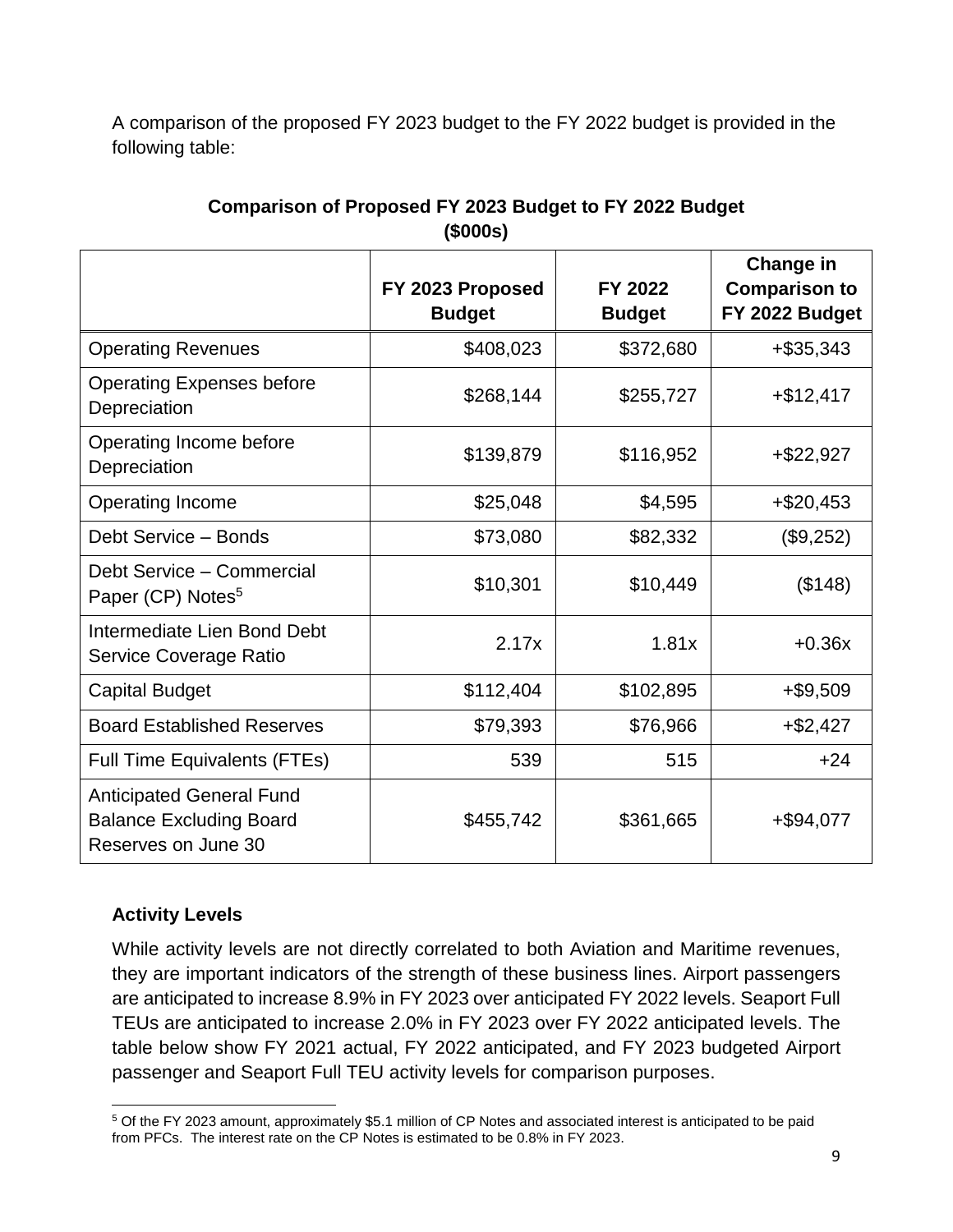|                           | FY 2021<br><b>Actual</b> | FY 2022<br><b>Anticipated</b> | YoY<br>Change | FY 2023<br><b>Proposed</b><br><b>Budget</b> | YoY<br>Change |
|---------------------------|--------------------------|-------------------------------|---------------|---------------------------------------------|---------------|
| <b>Airport Passengers</b> | 5,222,881                | 10,000,000                    | $+91.5%$      | 10,892,617                                  | $+8.9%$       |
| <b>Seaport Full TEUs</b>  | 2,010,590                | 1,769,823                     | $(12.0\%)$    | 1,805,219                                   | $+2.0%$       |

For the FY 2024-2027 projection period, Airport passenger growth is assumed to grow 3% in FY 2024 and 2% annually thereafter. Seaport Full TEUs are assumed to grow 5% per year in FY 2024 and FY 2025 before moderating to 1% per year in FY 2026 and FY 2027. The following charts show historical and projected Airport passengers and Seaport Full TEUs for FY 2013-2027.



Compound Annual Growth Rate FY 2013-2019\*: +5.4% FY 2019\*-2027 projected: -1.7% **\*FY 2019 is the last full FY before the COVID pandemic**

[remainder of page left intentionally blank]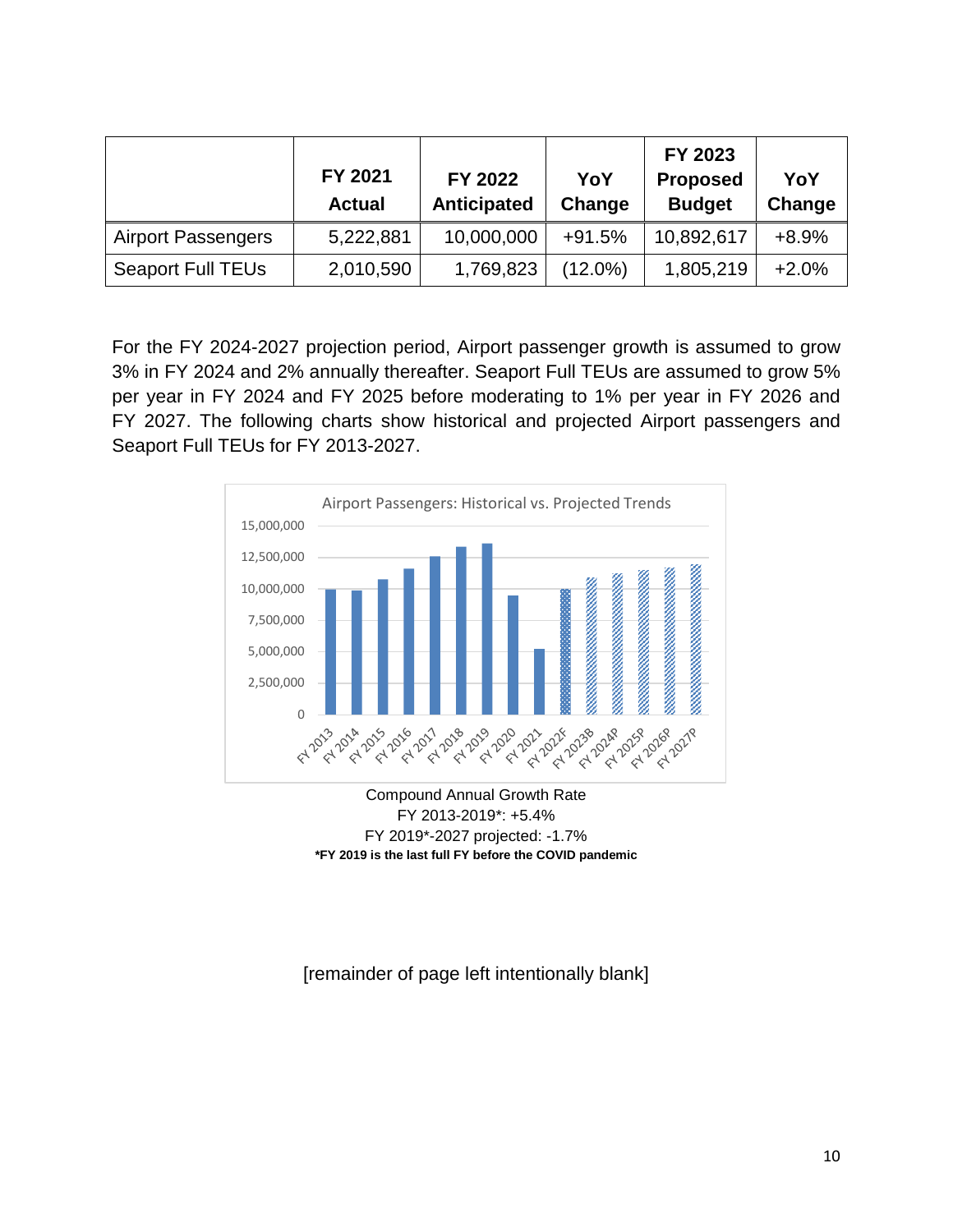

Compound Annual Growth Rate FY 2013-2019\*: +0.9% FY 2019\*-2027 projected: +0.9% **\*FY 2019 is the last full FY before the COVID pandemic**

## **Operating Revenues**

FY 2023 budgeted operating revenues of \$408.0 million, are \$35.3 million, or 9.5% higher than FY 2022 budget. In comparison to FY 2022 anticipated operating revenues of \$398.7 million, FY 2023 operating revenues are projected to increase \$9.3 million or 2.3%. The table below provides FY 2021 actual, FY 2022 budget, FY 2022 anticipated, and FY 2023 budgeted operating revenues by business line for comparison purposes.

|                  | FY 2021<br><b>Actual</b> | FY 2022<br><b>Budget</b> | FY 2022<br><b>Anticipated</b> | FY 2023<br><b>Proposed</b><br><b>Budget</b> | Change in<br><b>Comparison</b><br>to FY 2022<br><b>Budget</b> | Change in<br><b>Comparison</b><br>to FY 2022<br><b>Anticipated</b> |
|------------------|--------------------------|--------------------------|-------------------------------|---------------------------------------------|---------------------------------------------------------------|--------------------------------------------------------------------|
| Aviation         | \$149,024                | \$156,349                | \$182,068                     | \$185,778                                   | $+18.8%$                                                      | $+2.0%$                                                            |
| <b>Maritime</b>  | 169,412                  | 176,930                  | 176,140                       | 179,689                                     | $+1.6%$                                                       | $+2.0%$                                                            |
| <b>CRE</b>       | 13,825                   | 14,633                   | 15,133                        | 16,657                                      | $+13.8%$                                                      | $+10.1%$                                                           |
| <b>Utilities</b> | 21,880                   | 24,768                   | 25,348                        | 25,899                                      | $+4.6%$                                                       | 2.2%                                                               |
| <b>Total</b>     | \$354,140                | \$372,680                | \$398,689                     | \$408,023                                   | $+9.5%$                                                       | $+2.3%$                                                            |

#### **Summary of Operating Revenues (\$000s)**

FY 2023 budgeted Aviation revenues assume (i) 8.9% increase in passengers compared to FY 2022 anticipated actuals, (ii) higher terminal rental revenues due to (a) increases in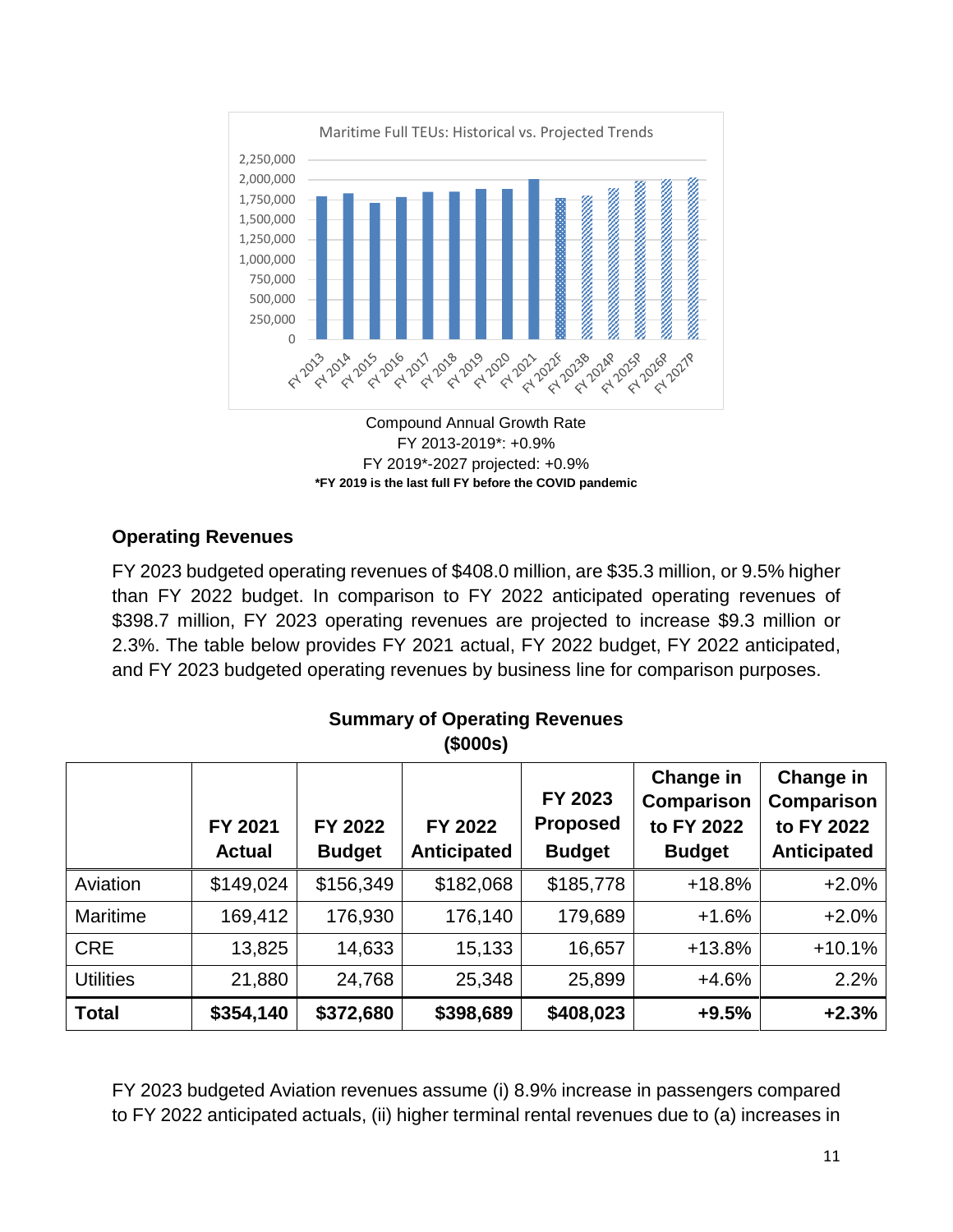year-over-year terminal cost center capital and operating expenses including higher security and custodian costs, and (b) increase in leased airline space in Terminal 1, (iii) lower airfield revenues to reflect a decrease in airfield area net expenses driven by a combination of lower airfield cost center capital and operating expenses and higher nonairline airfield area revenue off-sets, (iv) higher parking and ground transportation revenues vis-à-vis higher passenger traffic at the Airport, and (v) higher space rental revenues reflecting rent increase adjustments pursuant to existing and anticipated lease terms. Terminal concession revenues are expected to increase from FY 2022 anticipated actuals due to increased passenger traffic in the terminal building. However, because the Airport plans to administer the airport concessionaire relief program outlined in the American Rescue Plan on behalf of the FAA for the benefit of eligible concessionaires operating at the Airport, a substantial portion of terminal concession revenues will be reduced and replaced with grant revenue booked as non-operating revenues rather than operating revenues.

FY 2023 budgeted Maritime operating revenues assume Full TEUs are 2.0% higher and Empty TEUs are 2.0% higher in comparison to FY 2022 anticipated actuals, reflecting modest strength in global trade flows. Maritime revenues are based on assumed strengthening cargo volumes, continued first port-of-call services, projected cargo shifts between marine terminals, scheduled rent increases, and anticipated new tenancies.

FY 2023 budgeted CRE revenues are based on increased travel and indoor dining transactions leading to higher assumed parking revenues, percentage rent revenues, new leases and scheduled rent adjustments.

FY 2023 budgeted Utilities revenues are based on increased sales of electricity to existing Port tenants and new tenants.

## FY 2024-2027 Operating Revenue Projections

Port-wide operating revenues are projected to increase from \$408.0 million in FY 2023 to \$488.9 million in FY 2027, for a forecasted compound annual growth rate of 4.6% based on a number of assumptions including, but not limited to: passenger recovery and TEU growth rates, changes in Airline rates and charges, changes in transportation mode to and from the Airport, Maritime tariff increases, and lease revenues based on existing and anticipated lease terms. The chart below shows historical and projected revenues by business line for FY 2013-2027.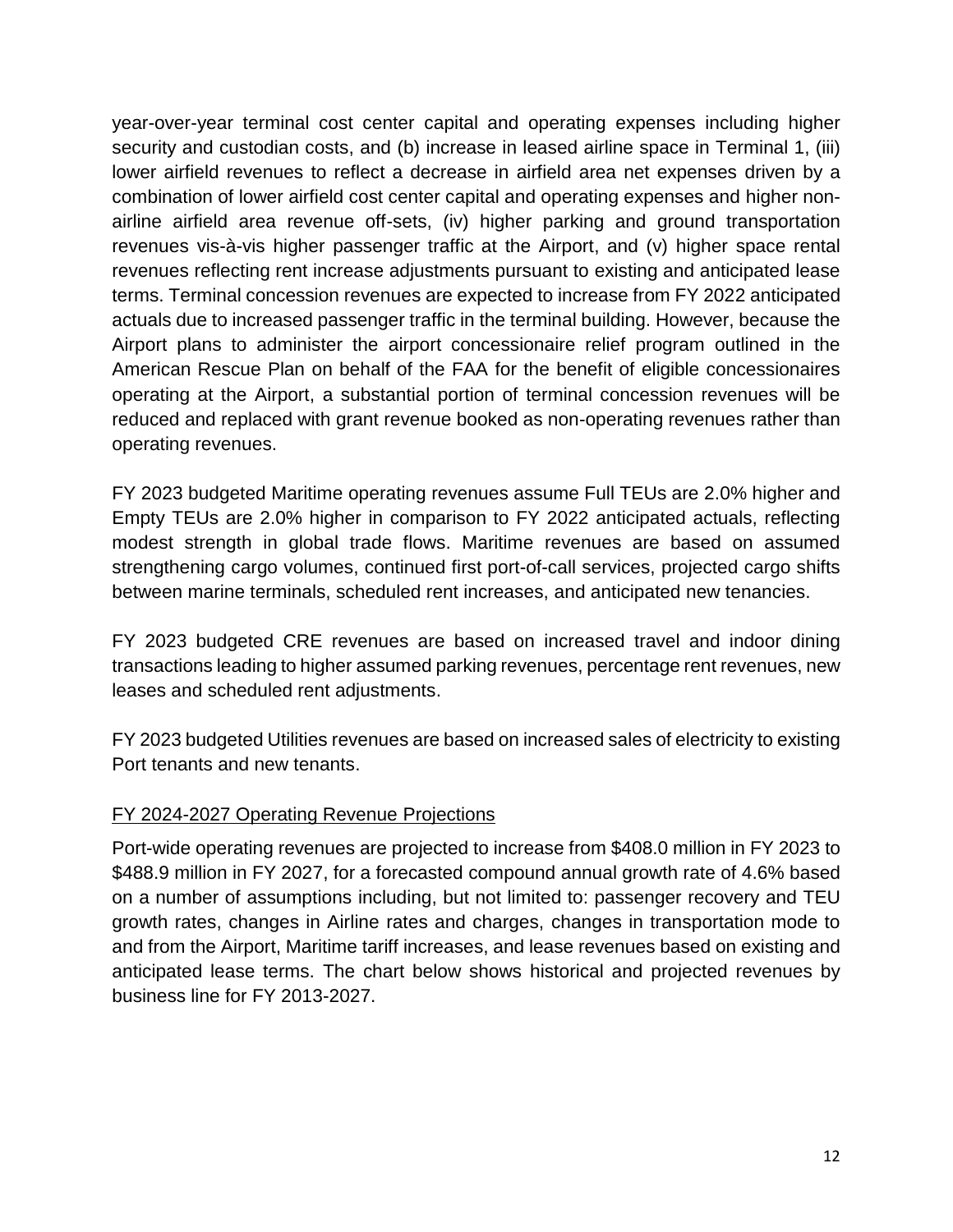

Port Operating Revenues: Historical vs. Projected Trends

|                                                        | <b>Compound Annual Growth Rate</b> |             |  |  |
|--------------------------------------------------------|------------------------------------|-------------|--|--|
|                                                        |                                    | FY 2019*-27 |  |  |
|                                                        | FY 2013-19*                        | Projected   |  |  |
| Aviation                                               | 5.8%                               | 1.2%        |  |  |
| Maritime                                               | 1.0%                               | 4.1%        |  |  |
| CRE                                                    | 5.9%                               | 2.1%        |  |  |
| Utilities                                              | 12.0%                              | 4.7%        |  |  |
| Port-wide                                              | 3.9%                               | 2.6%        |  |  |
| *FY 2019 is the last full FY before the COVID pandemic |                                    |             |  |  |

Please see pages 29-85 of the Budget Summary book for more information on the Port's FY 2023 operating revenue budget and FY 2024-2027 operating revenue projections.

[remainder of page left intentionally blank]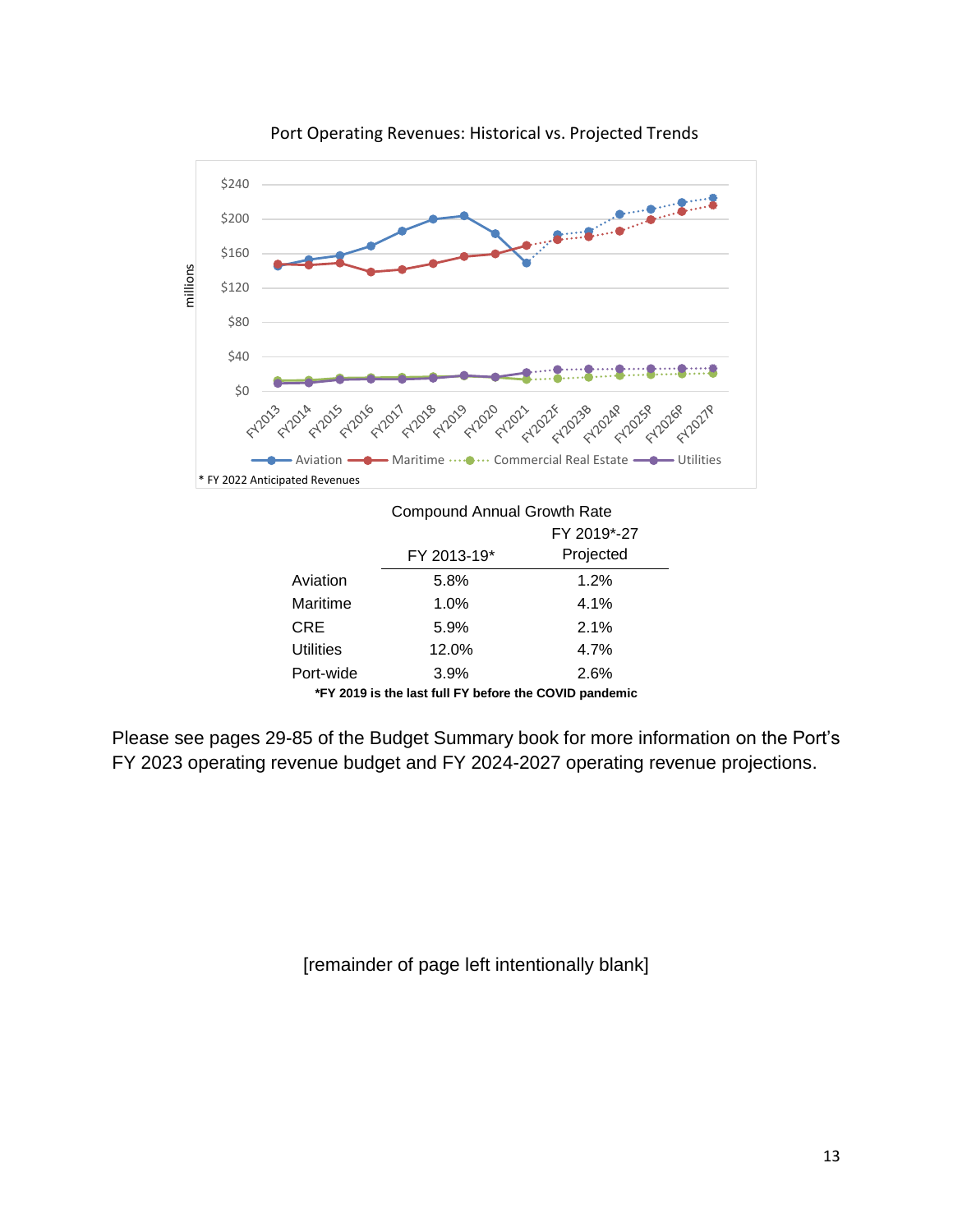## **Operating Expenses**

Overall, Port operating expenses (excluding depreciation) are budgeted in FY 2023 at \$268.1 million, an increase of \$12.4 million or 4.9% in comparison to FY 2022 budget as summarized in the table below. The change is driven primarily by anticipated increases in Aviation security costs, personnel costs, Utilities cost of sales, Maritime major maintenance, parking and ground transportation, OAB mitigation cost share with the City, port wide maintenance and repairs, insurance premiums, and consulting services.

|                                     | FY 2021<br><b>Actual</b> | FY 2022<br><b>Budget</b> | FY 2023<br><b>Proposed</b><br><b>Budget</b> | <b>Change in</b><br><b>Comparison to</b><br>FY 2022 Budget |
|-------------------------------------|--------------------------|--------------------------|---------------------------------------------|------------------------------------------------------------|
| <b>Personnel Costs</b>              | \$110,135                | \$127,100                | \$129,589                                   | \$2,489                                                    |
| <b>Contractual Services</b>         | 68,663                   | 95,343                   | 102,364                                     | 7,021                                                      |
| <b>General &amp; Administrative</b> | 15,838                   | 21,940                   | 23,463                                      | 1,523                                                      |
| <b>Supplies</b>                     | 4,622                    | 5,795                    | 6,063                                       | 269                                                        |
| <b>Utility Cost of Sales</b>        | 10,402                   | 14,647                   | 16,283                                      | 1,636                                                      |
| Departmental Credits <sup>6</sup>   | (7, 775)                 | (9,097)                  | (9,619)                                     | (522)                                                      |
| <b>Total</b>                        | \$201,885                | \$255,728                | \$268,144                                   | $+ $12,416$<br>or $+4.9%$                                  |

## **Summary of Operating Expenses (excl. Depreciation) (\$000s)**

## Personnel Costs

Personnel costs are approximately 48% of the Port's operating expenses (before depreciation) and are budgeted to be \$129.6 million, an increase of \$2.5 million or 2.0% in comparison to FY 2022 budget. Personnel cost increases reflect the addition of 24 FTEs leading to higher salaries and higher active health care costs, as summarized in the table below. FY 2023 budgeted salaries are \$67.8 million, or \$5.7 million higher reflecting increased staffing and salary adjustments based on current labor MOUs (Cost of living adjustments and step increases). The Port's employer pension expense is anticipated to decrease \$5.2 million to \$23.6 million due to a budgeted \$7.0 million pension credit (GASB 68) in FY 2023 and together with a decrease in pension rates from approximately 41.9% to 41.1% more than offset higher salaries from anticipated increases in staffing levels. Medical costs for retirees are budgeted at \$9.5 million and projected to increase \$0.2 million, reflecting updated annual required contributions based on the most recent

 $\overline{\phantom{a}}$ <sup>6</sup> Primarily allocation of Engineer staffing costs and related overhead to capital expenses.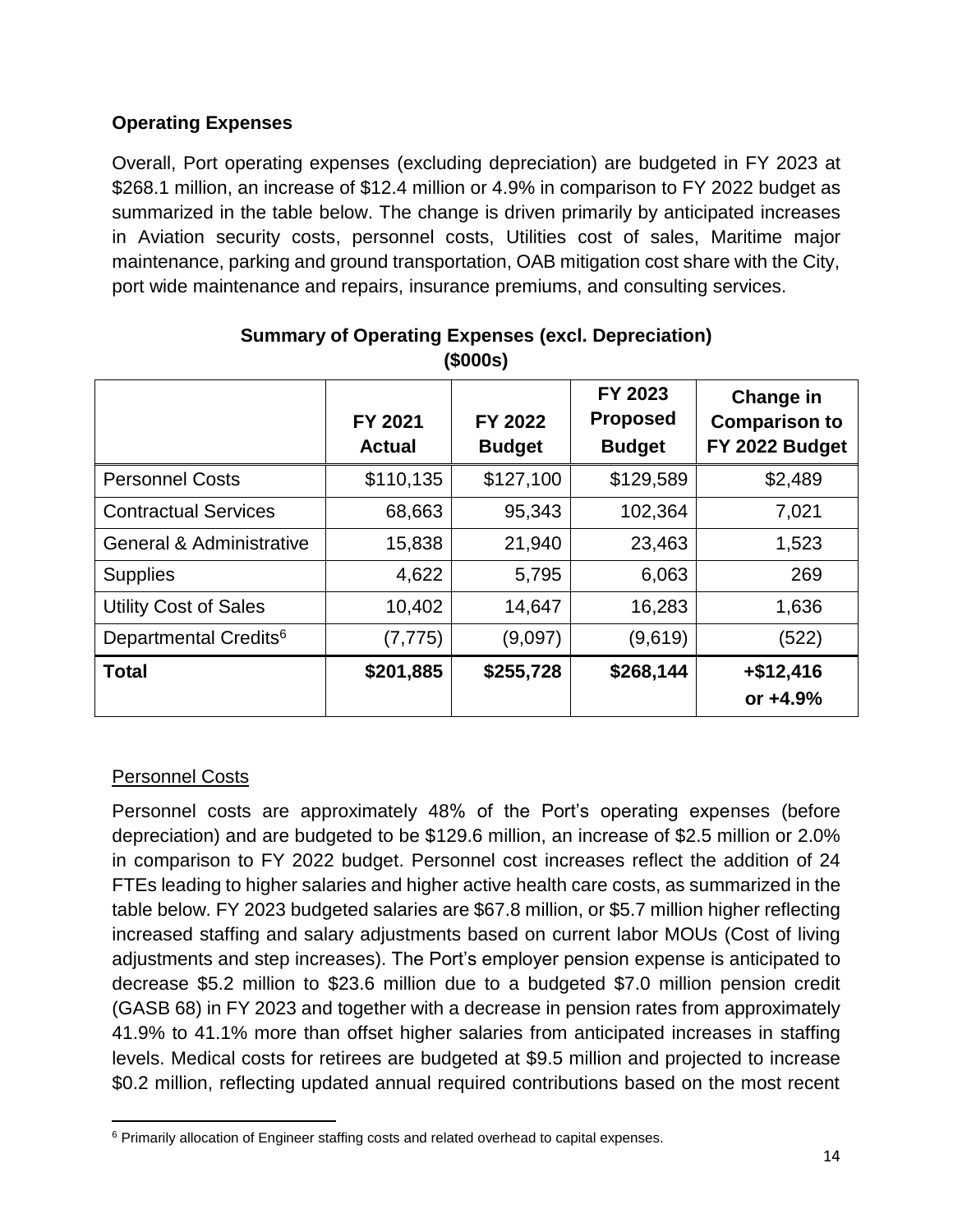actuarial report. Medical costs for active employees are budgeted at \$11.3 million and projected to increase by \$0.6 million reflecting actual medical premiums on January 1, 2022, an assumed increase in medical premiums of 5.0% on January 1, 2023, and updated/assumed employee-elected coverages. The personnel budget also reflects a vacancy factor of 45 FTEs to reflect normal attrition. Other changes in personnel costs are based on recent experience, recent actuarial reports, or known or assumed rate increases.

| <b>Personnel Costs</b>              | FY 2021<br><b>Actual</b> | FY 2022<br><b>Budget</b> | FY 2023<br><b>Proposed</b><br><b>Budget</b> | Change in<br><b>Comparison to</b><br>FY 2022 Budget |
|-------------------------------------|--------------------------|--------------------------|---------------------------------------------|-----------------------------------------------------|
| Salaries and Wages                  | \$58,906                 | \$67,767                 | \$73,455                                    | \$5,688                                             |
| Pension                             | 23,964                   | 28,790                   | 23,608                                      | (5, 182)                                            |
| Health Care - Retiree               | 6,007                    | 9,350                    | 9,500                                       | 150                                                 |
| Health Care - Active                | 9,099                    | 10,726                   | 11,284                                      | 558                                                 |
| Overtime                            | 2,206                    | 3,886                    | 4,395                                       | 509                                                 |
| <b>Workers Compensation</b>         | 3,595                    | 1,870                    | 2,250                                       | 380                                                 |
| <b>Vacation/Sick Leave Accruals</b> | 3,992                    | 1,919                    | 2,127                                       | 208                                                 |
| Other <sup>7</sup>                  | 2,367                    | 2,791                    | 2,969                                       | 178                                                 |
| <b>Total</b>                        | \$110,135                | \$127,100                | \$129,589                                   | $+ $2,489$<br>or $+2.0%$                            |

## **Summary of Personnel Costs (\$000s)**

[remainder of page left intentionally blank]

 $\overline{a}$ 

<sup>7</sup> Includes Medicare, life, disability and accident insurance, temporary help, wellness program, continuing education, professional development, training, professional licenses, unemployment insurance, Section 125 Plan admin fees, college/high school intern program, college tuition program, deferred compensation, meal allowance and physicals.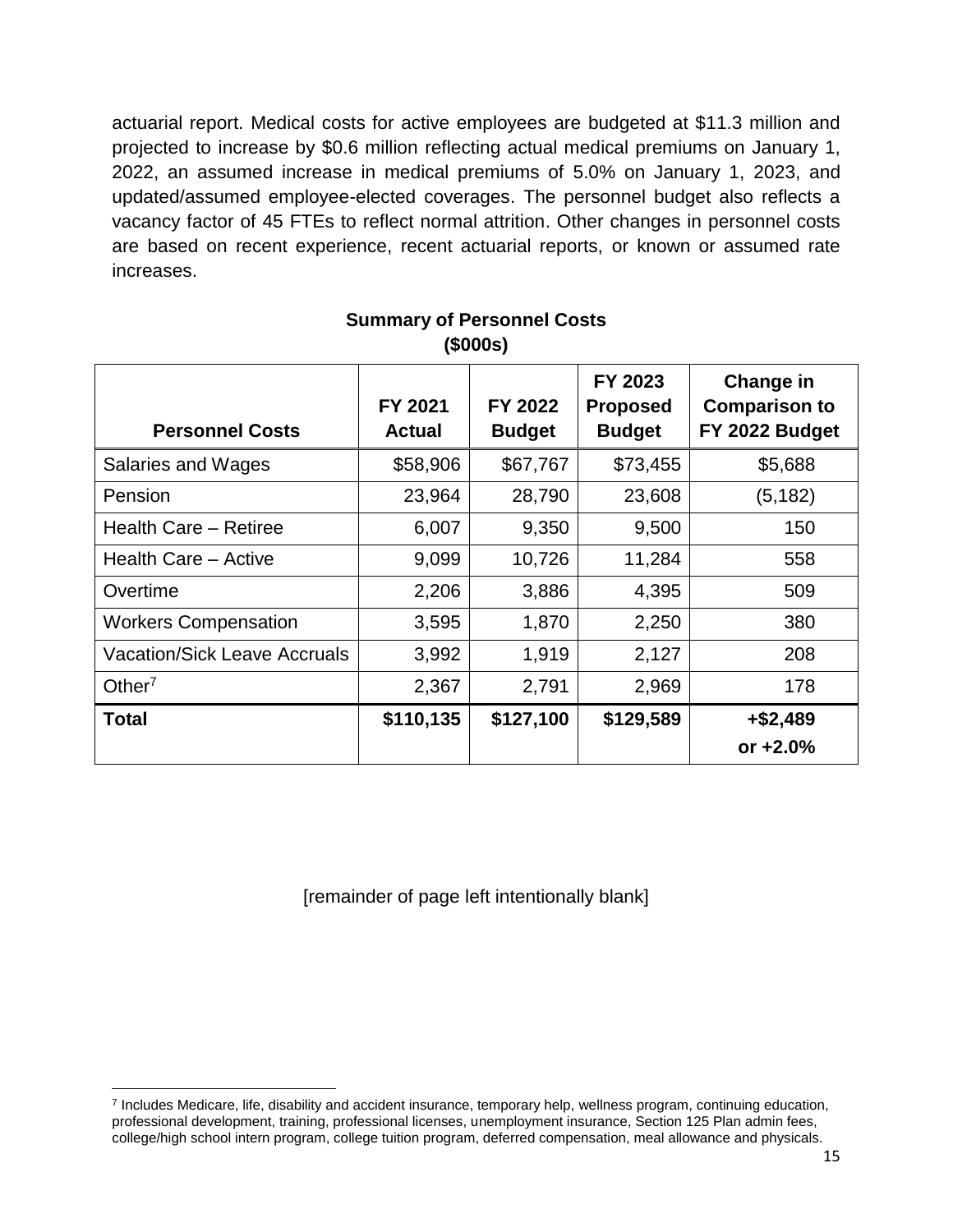#### Non-Personnel Operating Expenses

Non-personnel costs are budgeted in FY 2023 to increase by \$9.9 million, or 7.7% higher than the FY 2022 budget. Eight expenses, as listed in the table below, drive the increase in FY 2023 non-personnel costs.

| <b>Item</b>                                    | <b>Change in</b><br><b>Comparison to</b><br>FY 2022 Budget |
|------------------------------------------------|------------------------------------------------------------|
| <b>Aviation Security</b>                       | \$3,033                                                    |
| <b>Utilities Cost of Sales</b>                 | 1,900                                                      |
| Maritime Major Maintenance                     | 1,805                                                      |
| Parking and Ground Transportation              | 1,464                                                      |
| <b>OAB Mitigation Cost Share</b>               | 703                                                        |
| <b>Maintenance and Repairs</b>                 | 689                                                        |
| <b>Insurance Premiums</b>                      | 683                                                        |
| <b>Financial and Environmental Consultants</b> | 577                                                        |
| All Other (Net Decrease)                       | (927)                                                      |
| <b>Total Non-Personnel Cost Increase</b>       | \$9,927                                                    |

## **Significant Non-Personnel Cost Increase (\$000s)**

## FY 2024-2027 Operating Expense Projections

Port-wide operating expenses (excluding depreciation) are projected to increase from \$268.1 million in FY 2023 to \$295.0 million in FY 2027, for a forecasted compound annual growth rate of 2.4%. The forecast assumes FTEs increase by 18 to 557 in FY 2024, salary adjustments based on anticipated labor MOUs, medical premiums increasing 5.0%, pension costs decreasing modestly to 40.6% of wages in FY 2024 and decreasing significantly to 35.7% in FY 2025 and 33.6% in FY 2026 before a slight uptick to 33.7% in FY 2027, and no additional changes in unfunded pension or retiree medical liability. This results in personnel costs increasing at a compound annual rate of 5.1% from FY 2023 through FY 2027. Non-personnel costs are assumed to decline nominally at a compound annual rate of -0.3% between FY 2023 and FY 2027. Parking and ground transportation expenses at the airport increase commensurately with the recovery of passenger traffic in FY 2023 and beyond. Major maintenance anticipated at \$6.6 million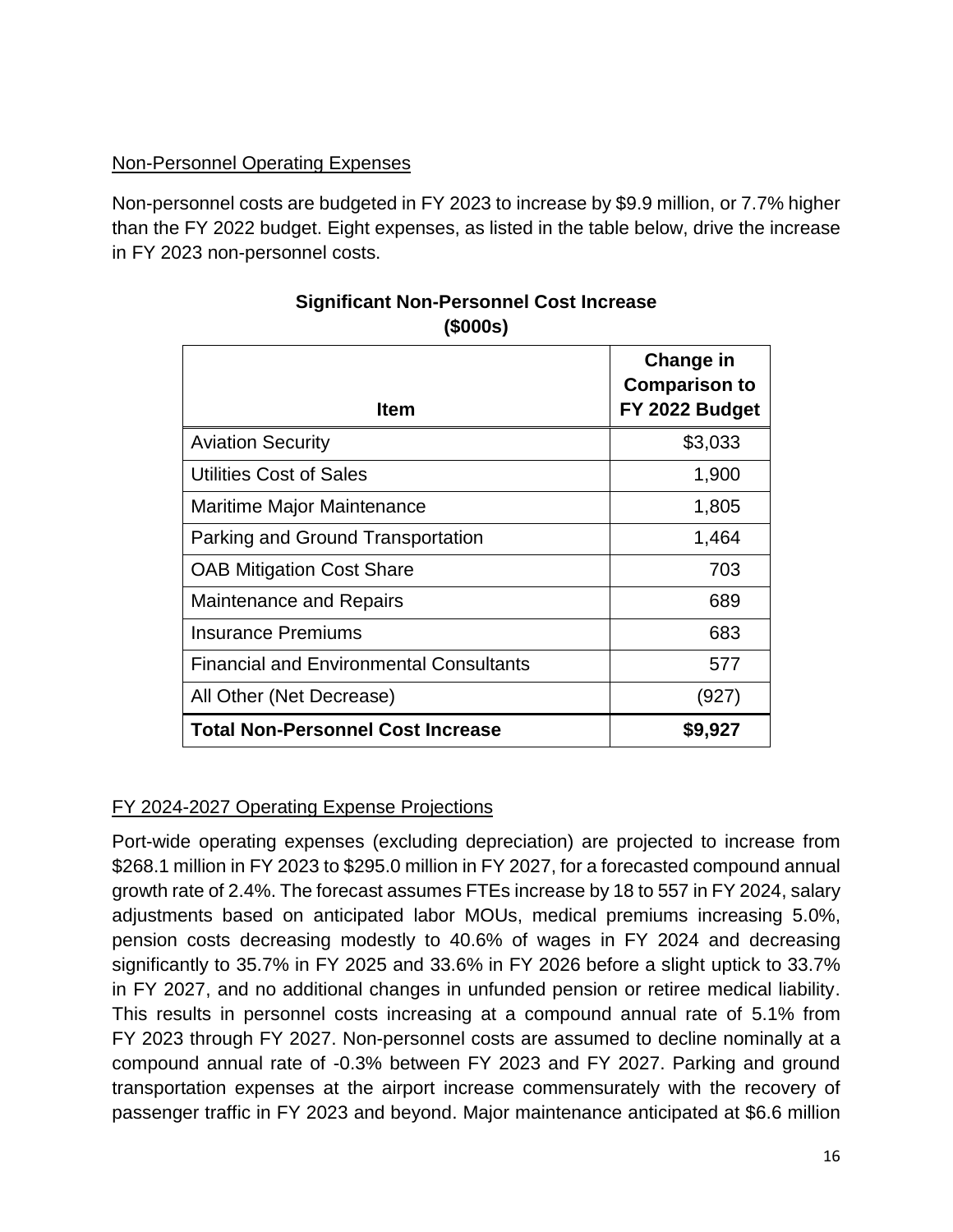in FY 2023 then fluctuates between to \$2.7 to \$3.5 million in the subsequent years while consulting increases in FY 2024 before tapering off afterwards offsetting an assumed general non-personnel increase of 3% per year. The chart below shows historical and projected personnel and non-personnel operating expenses for FY 2023-2027. Please see pages 29-85 of the Budget Summary book for more information on the Port's FY 2023 operating expense budget and FY 2024-2027 operating expense projections.



|                                                        | <b>Compound Annual Growth Rate</b> |           |  |
|--------------------------------------------------------|------------------------------------|-----------|--|
|                                                        | FY 2019*-27                        |           |  |
|                                                        | FY 2013-19*                        | Projected |  |
| Personnel                                              | 5.0%                               | 3.6%      |  |
| Non-Personnel                                          | 7.5%                               | 4.4%      |  |
| Port-wide                                              | $6.0\%$                            | 4.0%      |  |
| *FY 2019 is the last full FY before the COVID pandemic |                                    |           |  |

#### [remainder of page left intentionally blank]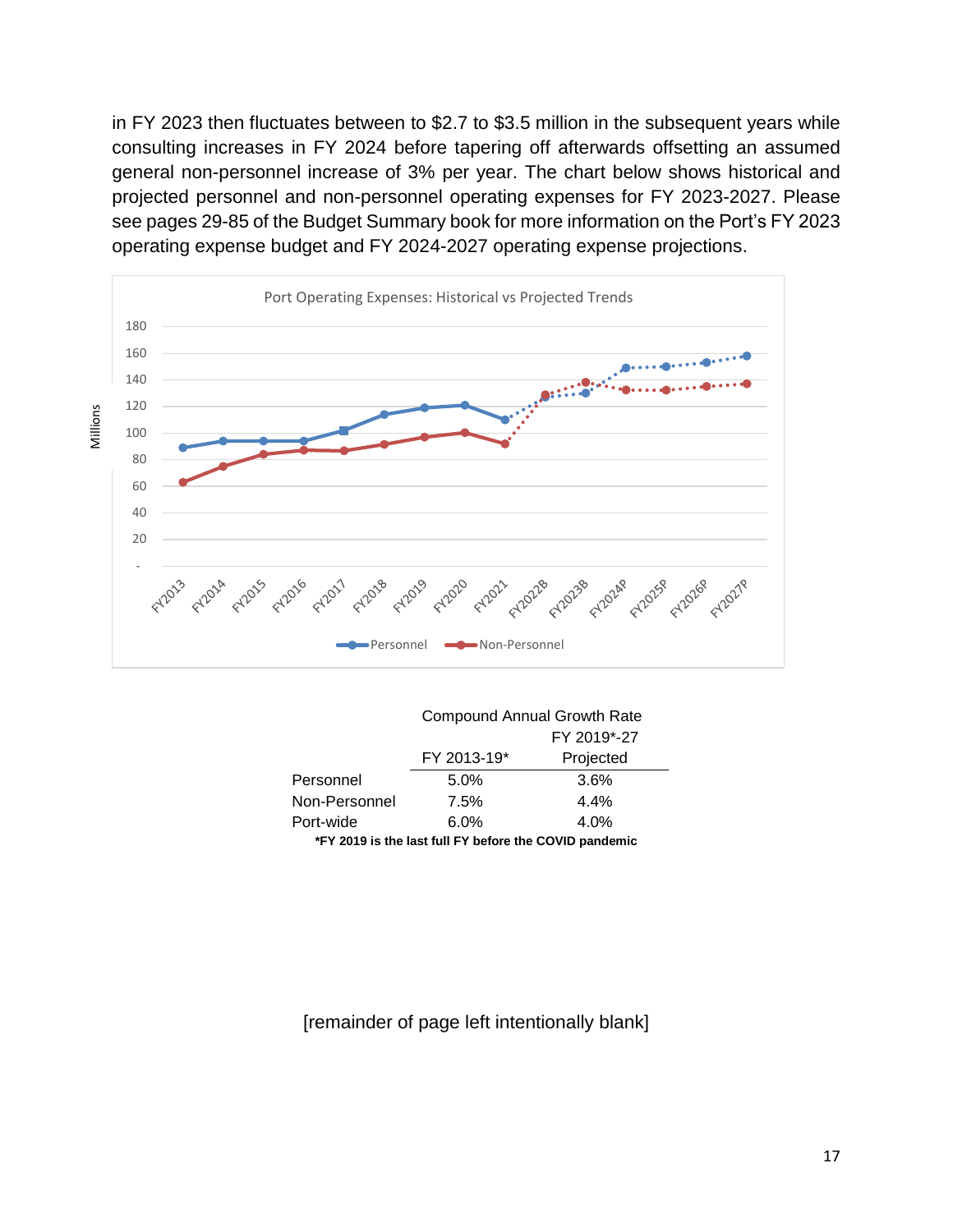# **City Payments**

The FY 2023 budget also includes the following payments to the City. These payments are included as either operating expenses or non-operating expenses in the budget.

| <b>Item</b>                                         | FY 2023 Proposed Budget |
|-----------------------------------------------------|-------------------------|
| <b>Aircraft Rescue and Fire Fighting Services</b>   | \$6,559                 |
| <b>General Services</b>                             | 1,522                   |
| Lake Merritt Maintenance                            | 1,354                   |
| Maritime & Jack London Square Police Services       | 813                     |
| Landscape Lighting Assessment District              | 700                     |
| Personnel, City Clerk and KTOP Services             | 394                     |
| <b>Treasury Services</b>                            | 386                     |
| Community Facilities District (CFD) Payment to City | 300                     |
| <b>Jack London Improvement District</b>             | 177                     |
| Edgewater Median Maintenance <sup>8</sup>           | 60                      |
| Fireboat/OPD Patrol Boat Maintenance                | 43                      |
| Computer Aided Dispatch (CAD) Reimbursement to      | 13                      |
| City                                                |                         |
| <b>Total</b>                                        | \$12,321                |
| <b>Parking and Utility Taxes</b>                    | 8,176                   |
| <b>Total including Taxes</b>                        | \$20,497                |

**City Payments (\$000s)**

## **Capital Budget**

Capital budget authorization totaling \$112.4 million is requested from the Board for FY 2023, which includes the capital projects listed in the table on the following page. The amounts shown in the table are expected expenditures in FY 2023 and do not include prior or subsequent fiscal year expenditures for projects spanning multiple fiscal years.

The capital budget has been developed to match staffing resources available based on a prioritization of staff resources for both expense and capital improvements. The FY 2023 budget reflects prioritization of health and life safety, regulatory compliance, policy and contractual obligations, preservation and generation of revenue, asset management and essential infrastructure investments. Engineering staff have applied a resource allocation planning process in collaboration with the Revenue Divisions in order to realistically

 $\overline{\phantom{a}}$ <sup>8</sup> A payment to the City is not made. Instead, the Port incurs this cost on behalf of City-owned property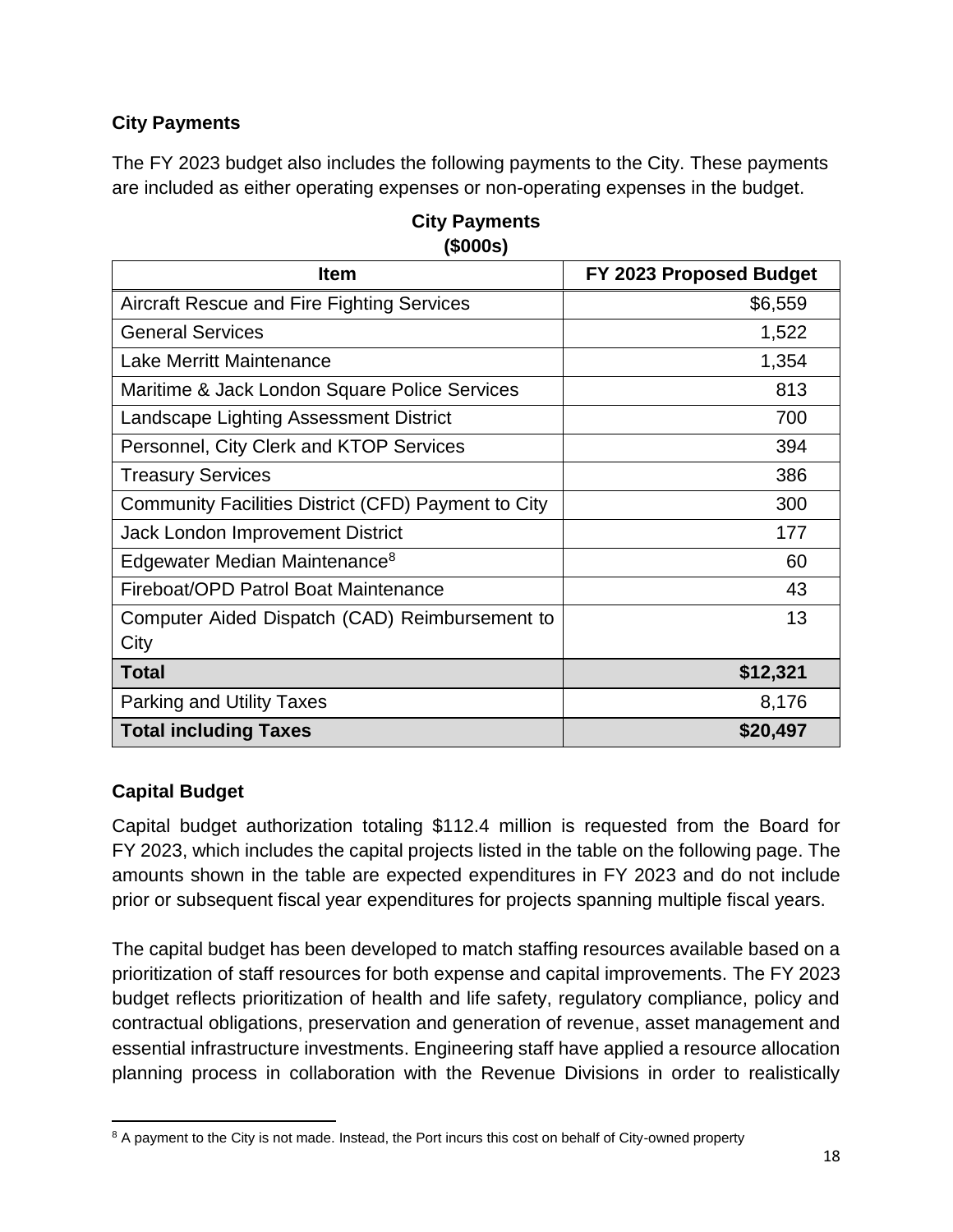estimate the amount of work that can be accomplished in FY 2023 taking into account targeted staffing resources.

# **FY 2023 Capital Budget**

# **(\$millions)**

| FY 2023 Capital Budget -- Projects Summary             | FY 2023               | $\frac{0}{0}$ |
|--------------------------------------------------------|-----------------------|---------------|
|                                                        | <b>Capital Budget</b> |               |
|                                                        | (\$ millions)         |               |
| Airfield Projects (primarily Taxiways)                 | \$21.60               | 19.2%         |
| Maritime (Seaport) Utility Projects                    | 20.3                  | 18.1%         |
| <b>Aviation Security Projects</b>                      | 17.1                  | 15.2%         |
| <b>Aviation Utility Projects</b>                       | 9.5                   | 8.5%          |
| <b>Aviation Terminal Projects</b>                      | 8.7                   | 7.7%          |
| Marine (Seaport) Terminals Projects                    | 7.3                   | 6.5%          |
| <b>Aviation Ground Access &amp; Parking Projects</b>   | 4.7                   | 4.2%          |
| <b>CRE: Various Building &amp; Tenant Improvements</b> | 4.7                   | 4.2%          |
| <b>Aviation Capital Equipment</b>                      | 4.6                   | 4.1%          |
| Maritime (Seaport) Capital Equipment                   | 3.2                   | 2.8%          |
| Information Technology (IT) Equipment & Systems        | 2.2                   | 2.0%          |
| Airfield Perimeter Dike Improvements                   | 2.1                   | 1.9%          |
| Maritime Crane Upgrades                                | 2.0                   | 1.8%          |
| Portwide Miscellaneous Facilities Projects             | 1.2                   | 1.1%          |
| <b>Utility Electric Projects</b>                       | 0.8                   | 0.7%          |
| <b>Aviation Facilities Maintenance Projects</b>        | 0.6                   | 0.5%          |
| Maritime (Seaport) Roadways Projects                   | 0.6                   | 0.5%          |
| Middle Harbor Shoreline Park (MHSP) Improvements       | 0.5                   | 0.4%          |
| Maritime: Various Air Quality Initiatives              | 0.5                   | 0.4%          |
| Seaport Logistics Complex Projects                     | 0.2                   | 0.2%          |
| <b>Total</b>                                           | \$112.4               | 100%          |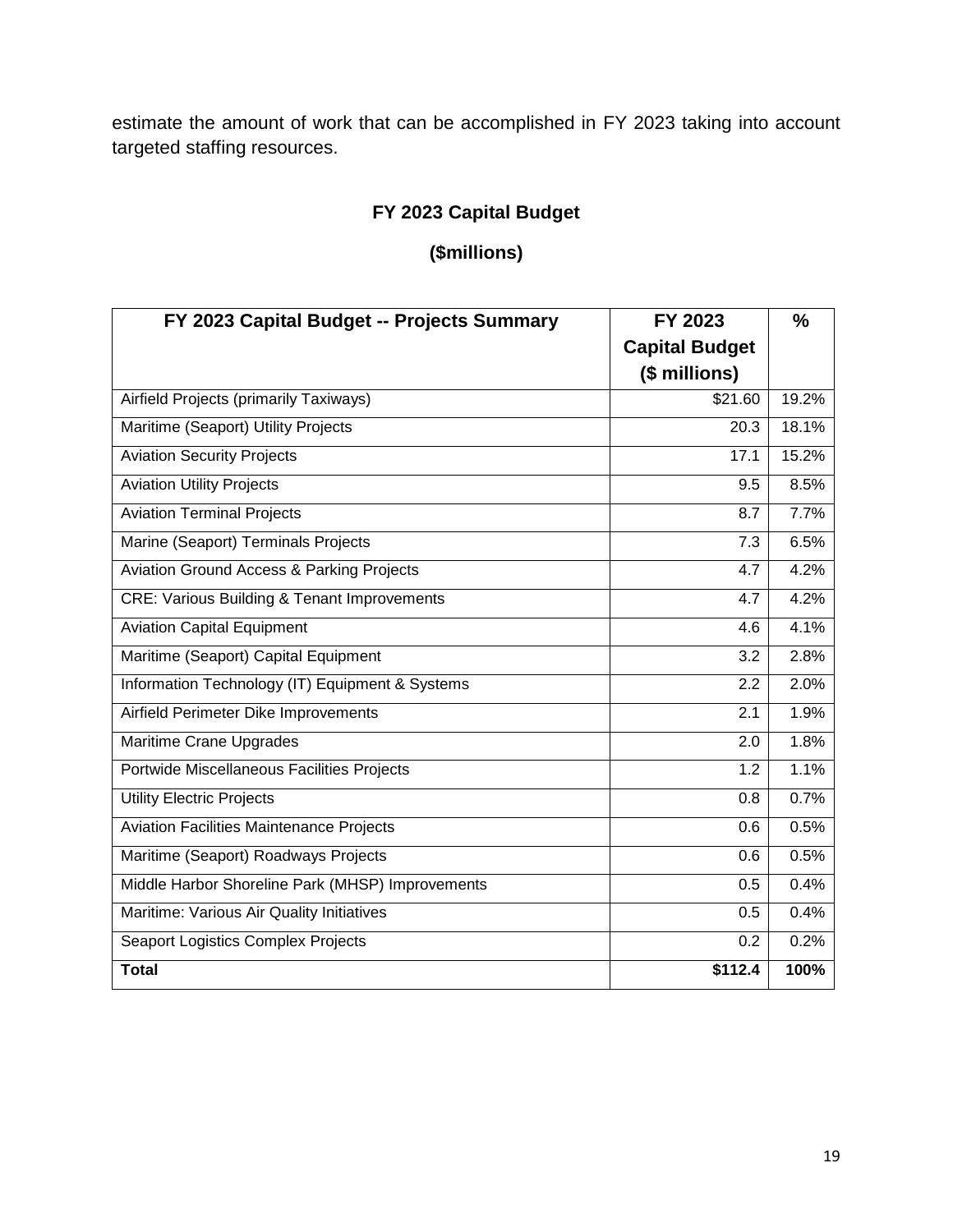Provided below is a summary of the Port's FY 2023 Capital Budget by business line and anticipated funding sources.

|                  | FY 2023<br><b>Capital Budget</b> |
|------------------|----------------------------------|
| Aviation         | 69.4                             |
| Maritime         | 34.7                             |
| <b>Utilities</b> | 0.8                              |
| <b>CRE</b>       | 5.0                              |
| Support          | 2.5                              |
| <b>Total</b>     | \$112.4                          |

#### **FY 2023 Anticipated Capital Expenses – Uses of Funds by Business Line (\$ millions)**

## **FY 2023 Anticipated Capital Expenses – Sources of Funds (\$ millions)**

|                        | FY 2023<br><b>Capital Budget</b> |
|------------------------|----------------------------------|
| <b>Aviation Grants</b> | 18.8                             |
| <b>Maritime Grants</b> | 13.5                             |
| PFC Pay-Go             | 14.2                             |
| <b>LCFS Funds</b>      | 2.5                              |
| Cash                   | 63.4                             |
| <b>Total</b>           | \$112.4                          |

Please see pages 87-113 of the Budget Summary book for additional information on the Port's FY 2023 Capital Budget and updated 5-Year CIP.

## **Prior Fiscal Year Carryover Capital Spending**

Board authorization is requested to carry-over funding into FY 2023 for certain capital projects included in the Board-approved FY 2022 Capital Budget. This authorization is for project costs that are anticipated to be spent in the last four months of FY 2022 (March-June) but for reasons beyond the Port's control, may be delayed. Therefore, if spending on such projects does not materialize prior to June 30, FY 2022 funding will carry forward and remain available in FY 2023.

Funding for these carry-over projects is not included in the FY 2023 Capital Budget as these projects are assumed to have been funded in the prior fiscal year (FY 2022) and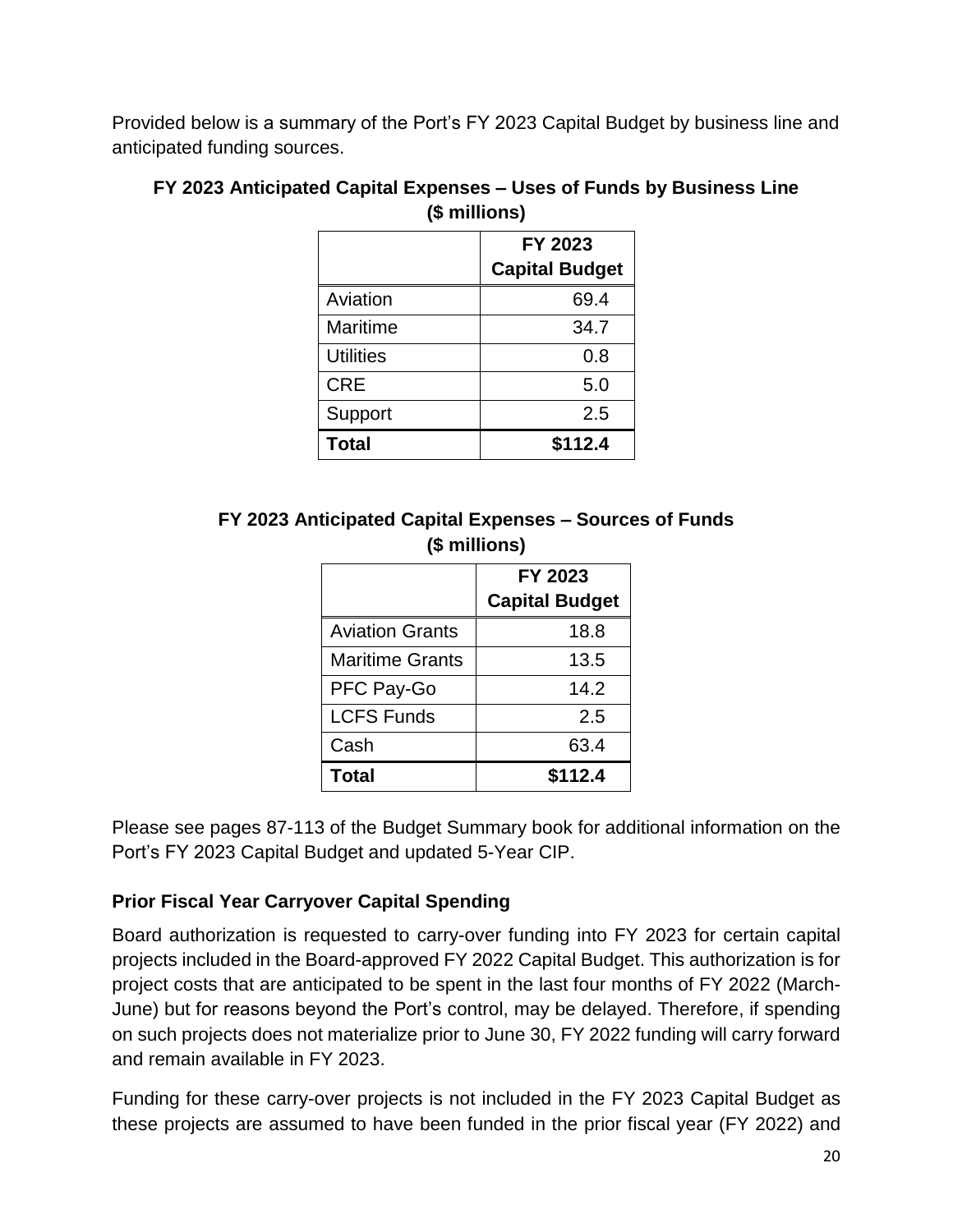are included in the 5-Year CIP (FY 2022- 2026). Whether the actual spending occurs in FY 2022 or FY 2023 has no impact on Port finances or Finance Department's projections of ending cash balances during the five-year projection period.

[remainder of page left intentionally blank]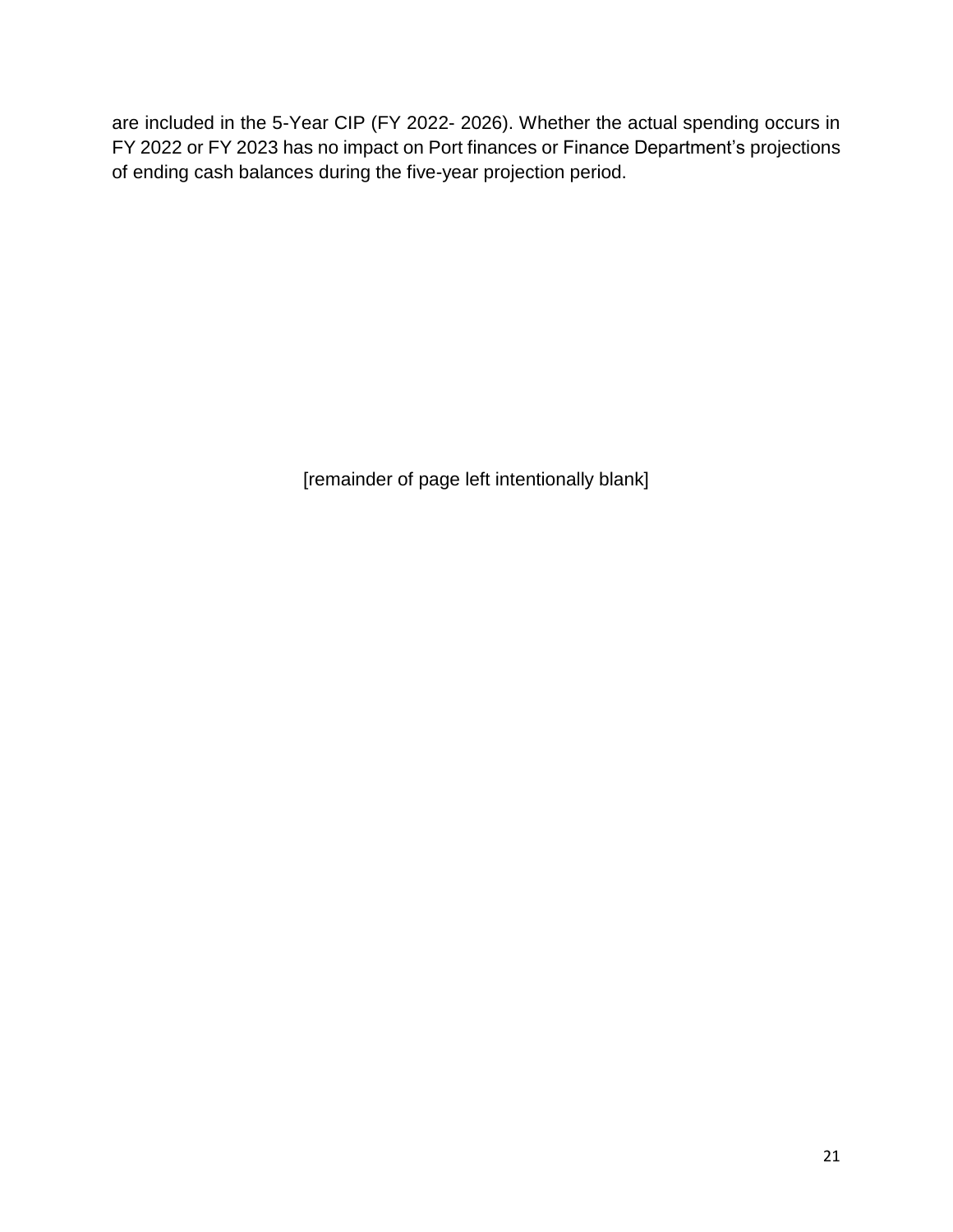## **Board-Established Reserves**

Pursuant to Board policy, the following reserves will continue to be maintained for FY 2023:

## **Board-Established Reserves (\$000s)**

|                                | FY 2023  |
|--------------------------------|----------|
| Operating Reserve <sup>9</sup> | \$34,393 |
| <b>Capital Reserve</b>         | 15,000   |
| <b>Port Bond Reserve</b>       | 30,000   |
| <b>Total Reserves</b>          | \$79,393 |

Please see pages 121-122 of the Budget Summary book for additional information on Board-established reserves.

## **Debt Service and Debt Service Coverage Ratios**

The Port's bond debt service payments and projected debt service coverage ratio for FY 2023 are provided in the table below.

## **Debt Service and Debt Service Coverage Ratio (\$000s)**

|                                                                     | FY 2023   |
|---------------------------------------------------------------------|-----------|
| Net Revenues <sup>10</sup>                                          | \$153,376 |
| Bond Debt Service (Senior & Intermediate)                           | \$73,079  |
| Less: (bonds paid with CARES/ARP allocations)                       | (2,557)   |
| Total                                                               | \$70,522  |
| Bond Intermediate Lien Debt Service Coverage<br>Ratio <sup>11</sup> | 2.17x     |

In FY 2023, the Port's debt service payment on its bonds is \$73.1 million. However, only \$70.5 million of revenue bond debt service will be paid from Port revenues while the

 $\overline{\phantom{a}}$ <sup>9</sup> Established at 12.5% of Operating Budget (excluding depreciation).

<sup>10</sup> Pursuant to the Port's Senior and Intermediate Lien Trust Indenture, "Net Revenues" represents Operating Revenues, less Operation & Maintenance Expense, plus interest income. However, Operation & Maintenance Expense payable from non-operating revenues are excluded from the calculation.

<sup>11</sup> Bond Debt Service Coverage Ratio equals Net Revenues (as defined in the Bond Indentures) divided by the sum of the debt service on the Senior, DBW Loan and Intermediate Lien Bonds.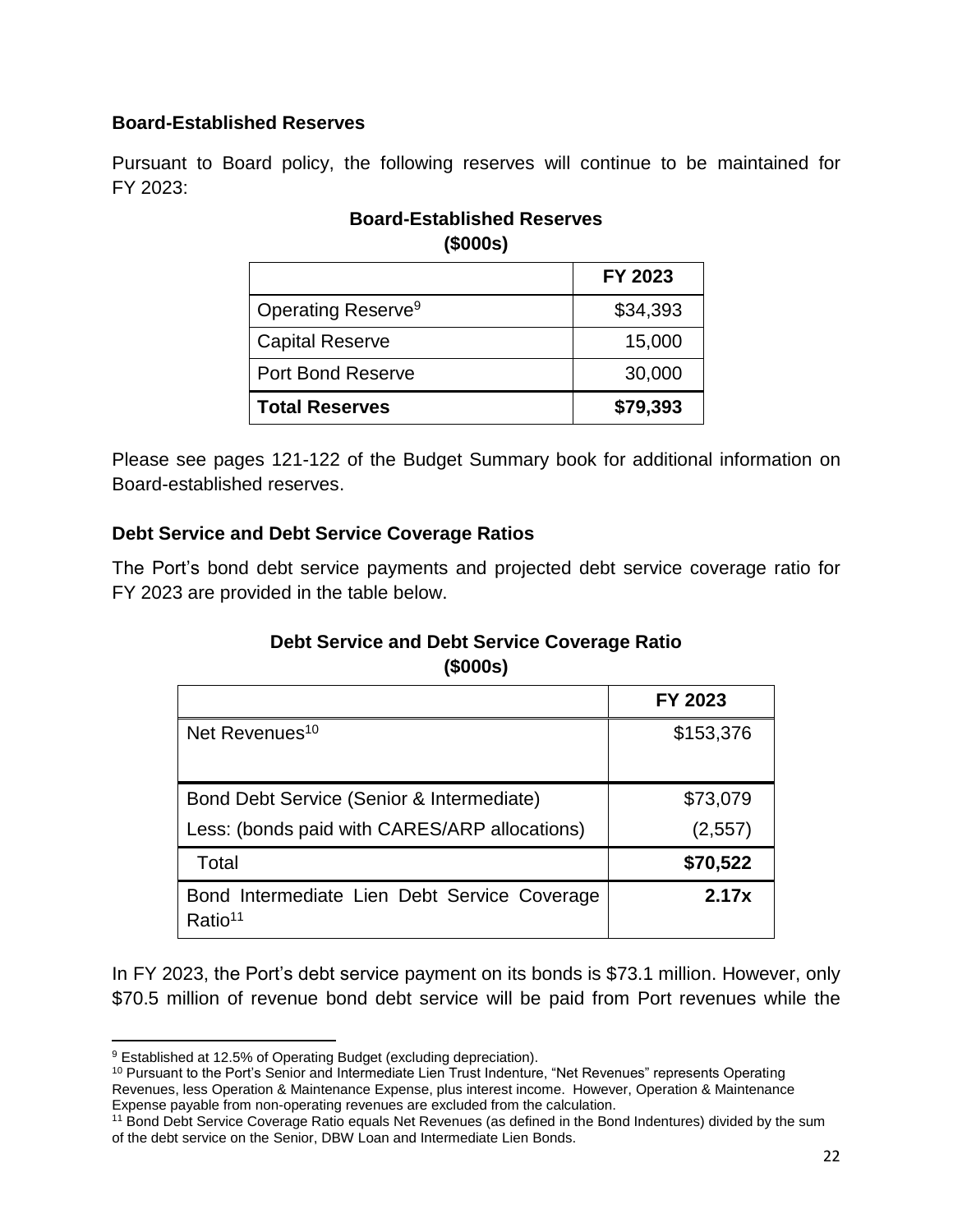remainder (or \$2.6 million) will be paid from the Port's allocation of CARES and ARP funds. In FY 2023, planned CP debt service (not included in the table above) will be paid from a combination of Port revenues and PFCs.

The Port's debt service coverage ratio (DSCR) measures net operating revenues (that is, operating revenues less operating expenses) in comparison to debt service. Operating expense paid from non-operating revenues, and debt service paid from grant allocations such as those listed above are excluded from the coverage calculation. DSCR is an important financial metric that reflects both the resiliency and strength of the Port's current and projected future operating performance to meet debt service payments. In FY 2023, the Intermediate Lien debt service coverage ratio is projected to be 2.17x based on the methodology specified in the Port's Intermediate Lien Bond Indenture. Please see pages 115-120 of the Budget Summary book for additional information on debt service.

## **General Fund Cash Balance**

The Port's General Fund balance is an important indicator of the Port's financial health. The General Fund balance changes daily and is used to pay day-to-day operating expenses, capital expenditures already under contract and anticipated in the 5-year CIP, semi-annual bond debt service payments, and all other accrued liabilities. The graph below illustrates the projected General Fund cash balance on June 30, 2022 through June 30, 2027. The projected General Fund balance reflects the proposed FY 2023 operating and capital budgets, as well as the Port's updated 5-year financial forecast, including the 5-year CIP. Please see pages 121-125 of the Budget Summary book for additional information on cash flow.



**Projected June 30 General Fund Ending Balance<sup>12</sup>**

 $\overline{a}$  $12$  Excludes Board reserves and other restricted funds (such as PFCs, CFCs, contractor retention and Bond Trustee held reserves).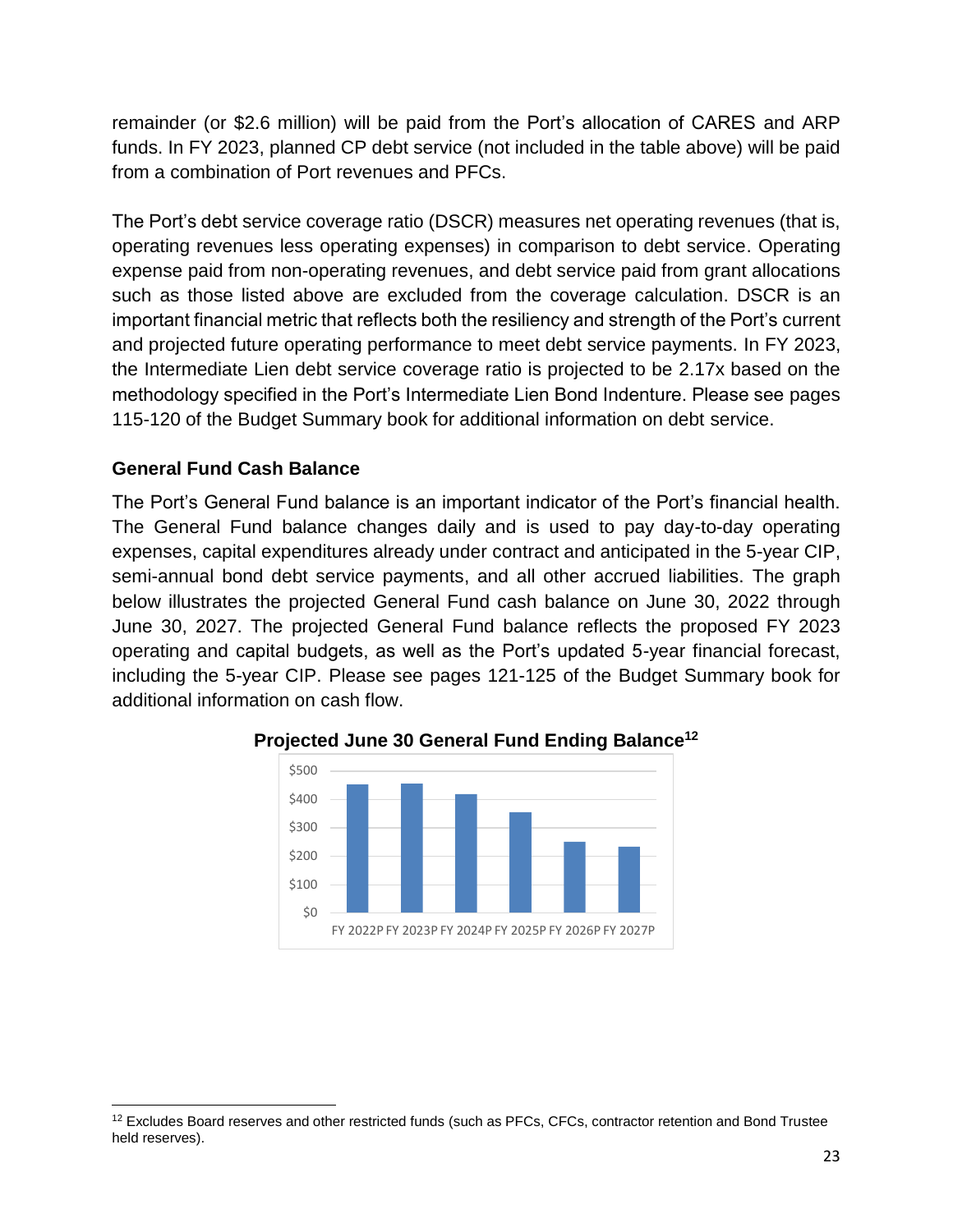# **OTHER FINDINGS AND PROVISIONS**

## **ENVIRONMENTAL REVIEW**

The proposed action was analyzed under the California Environmental Quality Act (CEQA) and was found to be:

☐Categorically exempt under the following CEQA Guidelines Section:

☒ Exempt from CEQA because it is not a "Project" under CEQA Guidelines Section 15378(b)(4).

☐Other/Notes:

## **BUDGET**

☐ Administrative (No Impact to Operating, Non-Operating, or Capital Budgets); OR  $\boxtimes$  Operating  $\boxtimes$  Non-Operating  $\boxtimes$  Capital

Analysis: The proposed action would establish FY 2023 operating and capital budgets.

## **STAFFING**

☐No Anticipated Staffing Impact.

☒ Anticipated Change to Budgeted Headcount.

Reason:

☐Other Anticipated Staffing Impact (e.g., Temp Help).

Reason: The Proposed action would set FY 2023 staffing level at 539 FTEs, however, a vacancy factor of 45 FTEs to reflect normal attrition, effectively reduces active staffing levels to 494 FTEs.

| <b>MARITIME AND AVIATION PROJECT</b><br><b>LABOR AGREEMENT (MAPLA):</b><br>Applies? No (Not Aviation or Maritime CIP<br>Project) – proposed action is not covered work<br>on Port's Capital Improvement Program in                                                                                                                | <b>LIVING WAGE</b> (City Charter § 728):<br>Applies?<br>No (No Covered Agreement) – proposed action<br>is not an agreement, contract, lease, or request<br>to provide financial assistance within the                                                             |
|-----------------------------------------------------------------------------------------------------------------------------------------------------------------------------------------------------------------------------------------------------------------------------------------------------------------------------------|-------------------------------------------------------------------------------------------------------------------------------------------------------------------------------------------------------------------------------------------------------------------|
| Aviation or Maritime areas above<br>the<br>threshold cost.<br>$\Box$ Additional Notes:                                                                                                                                                                                                                                            | meaning of the Living Wage requirements.<br><b>Additional Notes:</b>                                                                                                                                                                                              |
| <b>SUSTAINABLE OPPORTUNITIES:</b><br>Applies? No.<br>Reason: Port staff will review the Port's<br>2000 Sustainability Policy and complete<br>Opportunities<br>the<br>Sustainability<br>Assessment Form, as necessary, for<br>operating expenses and capital projects<br>included in the FY 2023 operating and<br>capital budgets. | <b>GENERAL PLAN</b> (City Charter § 727):<br><b>Conformity Determination:</b><br>No Project – conformity determination not<br>required because proposed action does not<br>change use of or make alterations to an existing<br>facility or create a new facility. |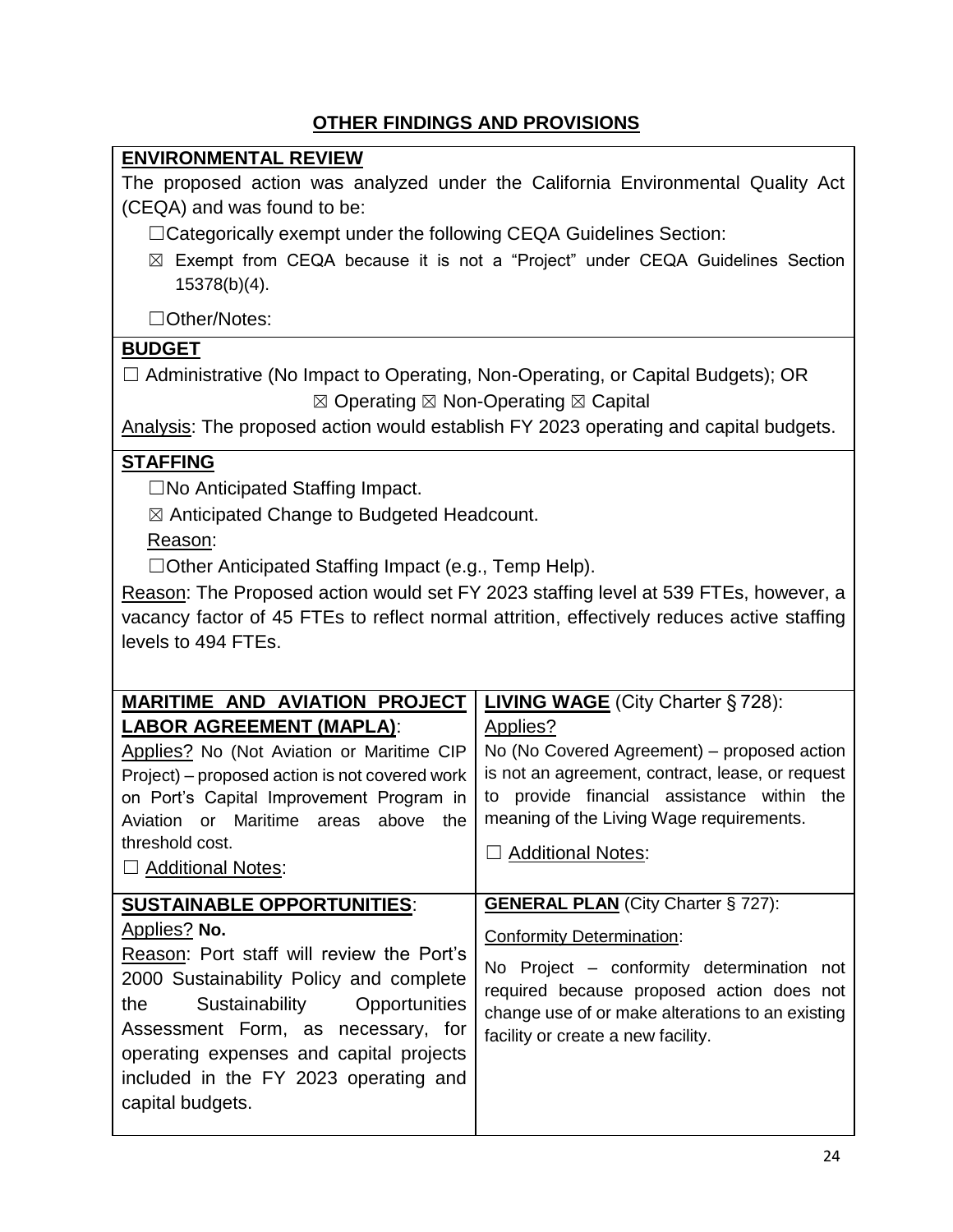**STRATEGIC PLAN.** The proposed action would help the Port achieve the following goal(s) and objective(s) in the Port's Strategic Business Plan:

 $\boxtimes$  Grow Net Revenues  $\boxtimes$  Modernize and Maintain Infrastructure

☒ Improve Customer Service ☒ Pursue Employee Excellence

⊠ Strengthen Safety and Security ⊠ Serve Our Community

☒ Care for Our Environment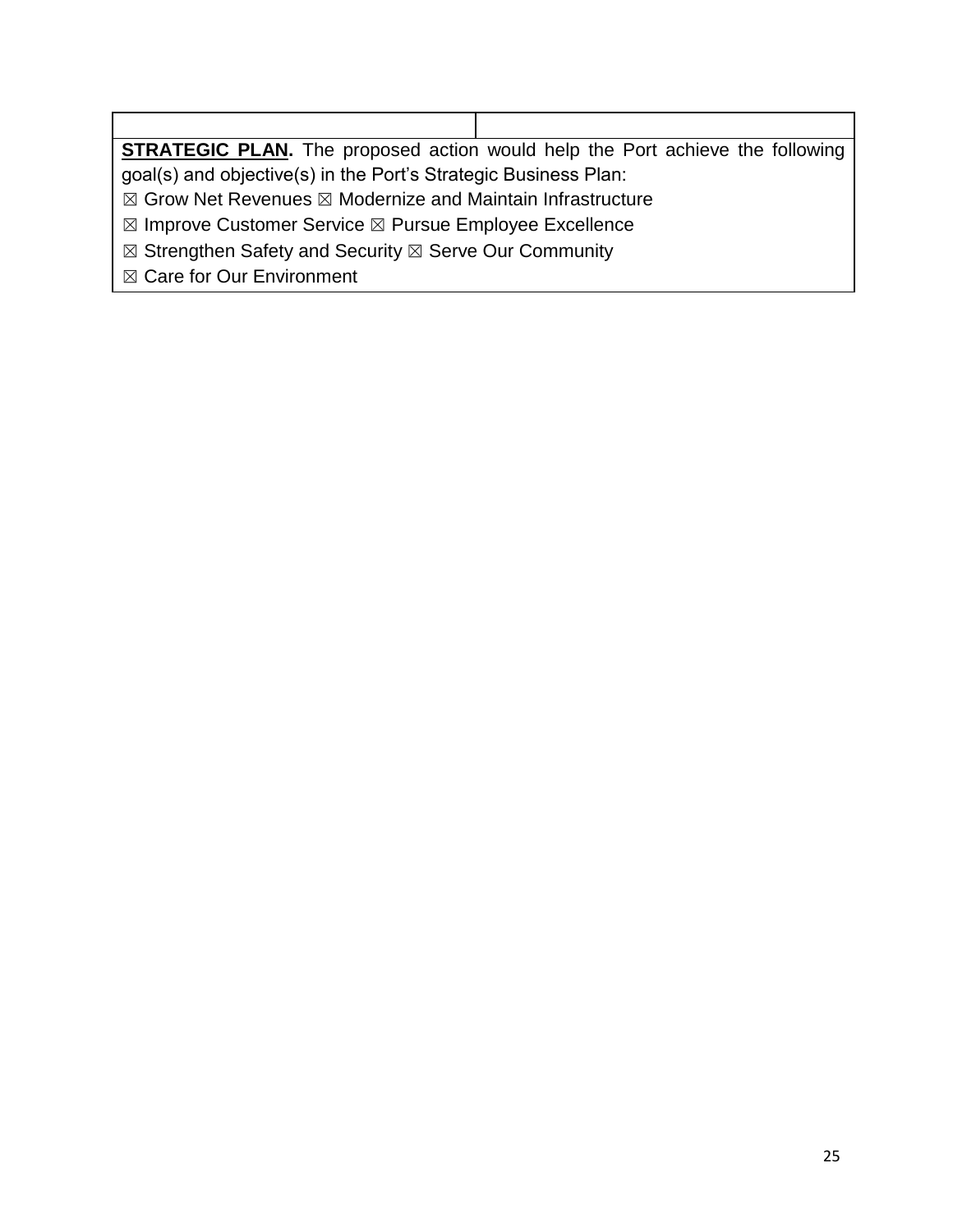# **Attachment A**

Draft Budget Summary